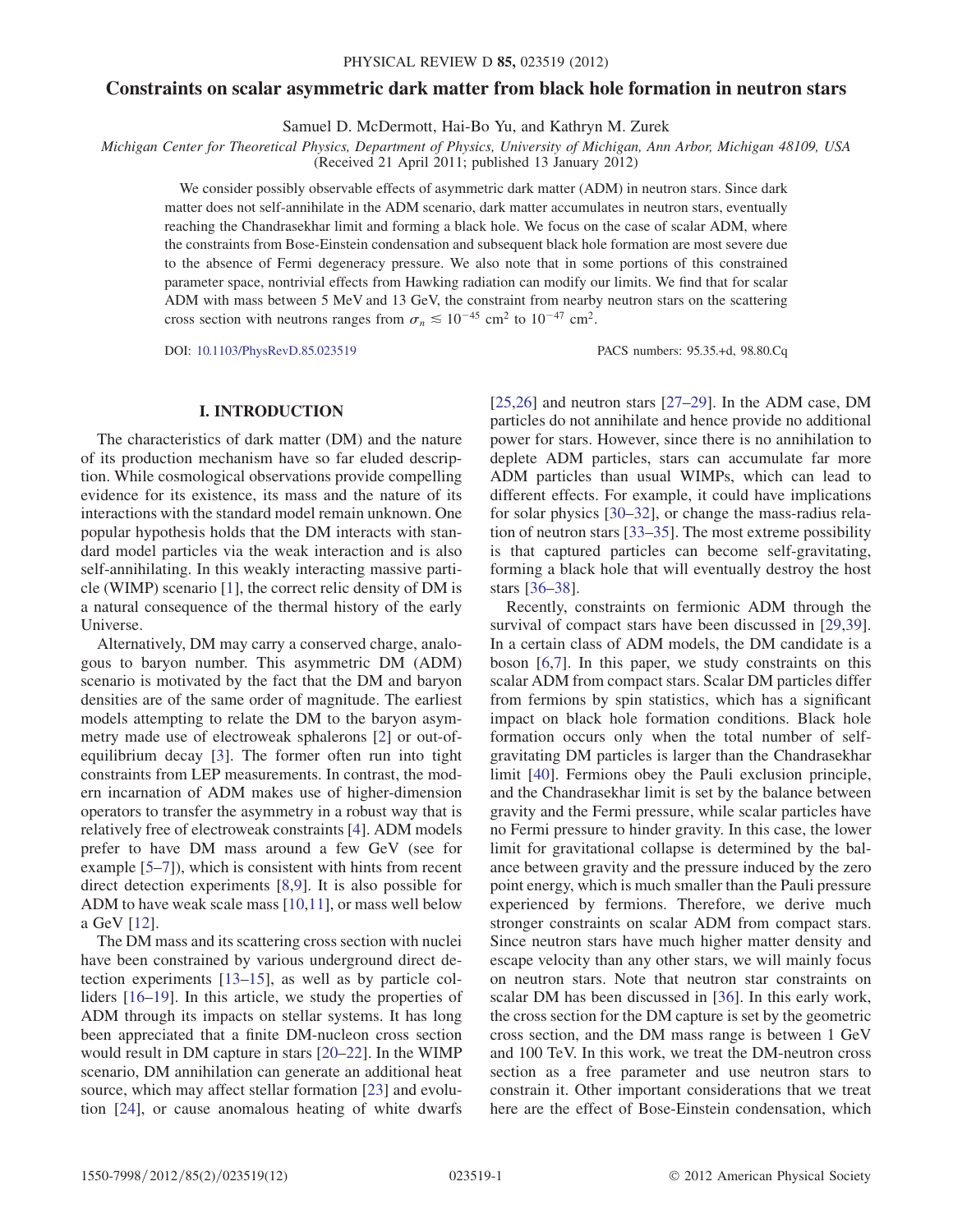significantly alters the constraint derived on the DMneutron scattering cross section, and Hawking radiation, which modifies our constraints for high-mass DM. We also explore a wider DM mass range and use the most recent neutron star data.

This paper is organized as follows. In Sec. [II](#page-1-0), we discuss the Chandrasekhar limit for fermions and bosons. In Sec. [III](#page-1-1), we discuss ADM capture in neutron stars. In Sec. [IV,](#page-3-0) we discuss thermalization, condensation and black hole formation of captured scalar ADM in neutron stars. In Sec. [V,](#page-5-0) we discuss Hawking radiation and destruction of the host neutron star. In Sec. [VI,](#page-6-0) we discuss observational constraints. We present our conclusions in Sec. [VII](#page-9-0).

## II. CHANDRASEKHAR LIMIT

<span id="page-1-0"></span>First, we review the derivation of the Chandrasekhar limit for a system of fermions. Suppose there are N fermions of mass  $m$  distributed in a sphere with radius  $R$ , so that the number density of fermions is approximately  $N/R<sup>3</sup>$ . Because of the Pauli exclusion principle, the average distance between two fermions is  $\sim R/N^{1/3}$ . The uncertainty principle requires that each fermion have Fermi momentum  $p \sim N^{1/3}/R$ . If the total number N is small and  $m >$  $p \sim N^{1/3}/R$ , the system is in the nonrelativistic limit. The average energy per fermion is

$$
E \sim -\frac{GNm^2}{R} + \frac{1}{m} \left(\frac{N^{1/3}}{R}\right)^2,\tag{1}
$$

where G is Newton's constant. Once the gravitational and Fermi pressures reach equilibrium, the system can have a stable spherical configuration with radius

$$
R \sim \frac{1}{Gm^3 N^{1/3}}.\tag{2}
$$

As N increases, the radius shrinks and the Fermi momentum increases; eventually fermions become relativistic with total energy

$$
E \sim -\frac{GNm^2}{R} + \frac{N^{1/3}}{R}.
$$
 (3)

<span id="page-1-2"></span>If the total number of the fermions increases beyond the limit

$$
N_{\text{Cha}}^{\text{fermion}} \sim \left(\frac{1}{Gm^2}\right)^{3/2} = \left(\frac{M_{pl}}{m}\right)^3 \approx 1.8 \times 10^{51} \left(\frac{100 \text{ GeV}}{m}\right)^3,\tag{4}
$$

where  $M_{pl} = 1.2211 \times 10^{19}$  GeV is the Planck scale, the gravitational energy will dominate the total particle energy and gravitational collapse will occur. This is the famous Chandrasekhar limit [\[40\]](#page-11-3).

Now we discuss bosons. Similar to the fermion case, the gravitational collapse occurs when particles are relativistic. But the bosonic system is significantly different from the fermionic system because it has no Fermi pressure to hinder gravity. Since the bosons are confined inside a sphere with radius R, they have zero point energy  $1/R$ due to the uncertainty principle in the relativistic limit. Therefore, the typical energy for a boson in a sphere of radius  $R$  is

$$
E \sim -\frac{GNm^2}{R} + \frac{1}{R}.\tag{5}
$$

<span id="page-1-3"></span>Again, the radius cancels in the critical limit. In this case, the Chandrasekhar limit is

$$
N_{\text{Cha}}^{\text{boson}} \simeq \left(\frac{M_{pl}}{m}\right)^2 \simeq 1.5 \times 10^{34} \left(\frac{100 \text{ GeV}}{m}\right)^2. \tag{6}
$$

Comparing Eq. [\(4](#page-1-2)) and ([6](#page-1-3)), we can see that for a given particle mass, a particle that obeys Bose-Einstein statistics will experience gravitational collapse much more readily than a particle that obeys Fermi-Dirac statistics.

When the total number of DM particles accumulated in a neutron star surpasses the Chandrasekhar limit, the captured DM particles collapse to a black hole and destroy the host neutron star. Therefore, observations of old neutron stars can be used to constrain the DM-neutron scattering cross section. Since bosons have much smaller Chandrasekhar limit than fermions, we can obtain stronger limits on bosonic DM. In this work, we take typical neutron star parameters  $M_n = 1.44M_{\odot}$ ,  $R_n = 10.6$  km and the central density  $\rho_B = 1.4 \times 10^{15} \text{ g/cm}^3$  [\[29,](#page-10-22)[41\]](#page-11-4).

# <span id="page-1-1"></span>III. CAPTURE OF ASYMMETRIC DARK MATTER IN NEUTRON STARS

The accretion of DM onto stars has been studied in [\[20–](#page-10-15)[22\]](#page-10-16). In this section, we review the basic formulas for the capture of asymmetric DM in neutron stars.

<span id="page-1-4"></span>In the absence of annihilation, the number of DM particles in a star is determined by the differential equation

$$
\frac{dN_X}{dt} = C_B,\t\t(7)
$$

where  $N_X$  is the total number of DM particles in the star and  $C_B$  is the DM capture rate through scattering with baryons. In this study, we assume there is no symmetric component and neglect DM annihilation completely. In some ADM models, a portion of the symmetric component can be regenerated by oscillation effects [[11](#page-10-9),[12](#page-10-10)]. For those models, bounds derived from the survival of the neutron stars can be weaker.

Additionally, we ignore the self-capture effect. Dark matter may have a sizable self-interaction that leads to self-capture [\[42\]](#page-11-5). However, the self-capture saturates when the sum of the individual self-scattering cross sections becomes larger than the geometrical area over which the DM particles thermally distribute. As we will show in the next section, due to the large baryon density the captured DM particles are thermally distributed in a very small region of radius  $\sim$ 1 m in the core of the neutron star. We have checked that the harvonic canture always dominates have checked that the baryonic capture always dominates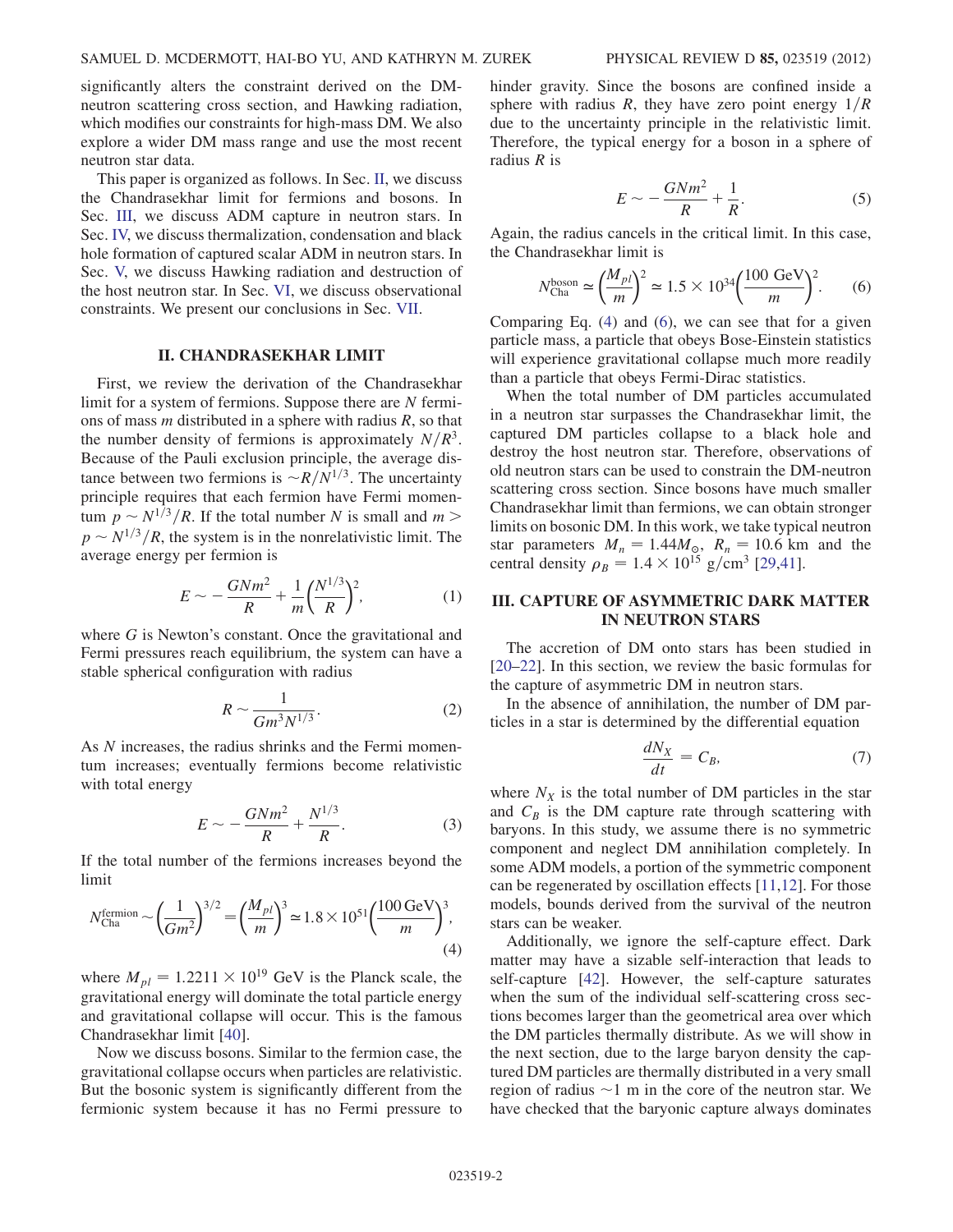the DM accretion process in neutron stars for the parameter space of interest, even if we take the upper limit of the selfscattering cross section allowed by the elliptical halo shape bound [[43](#page-11-6)].

### A. Capture rate

The number of DM particles in the neutron star is set by  $C_B$ . Since neutrons are degenerate in the neutron stars, capture can occur only when the momentum transfer is larger than the difference between the Fermi momentum and the neutron momentum. As we will show, this will affect the capture efficiency significantly for DM with mass less than 1 GeV. For larger DM mass the effect is negligible, because the momentum transfer is always sizable.

The accretion rate  $C_B$  is given by [[21](#page-10-28)]

$$
C_B = 4\pi \int_0^{R_n} r^2 \frac{dC_B(r)}{dV} dr,
$$
 (8)

where  $R_n$  is the radius of the neutron star and the capture rate per unit volume for an observer at rest with respect to the DM distribution is given by

$$
\frac{dC_B(r)}{dV} = \sqrt{\frac{6}{\pi}} n_X(r) n_B(r) \xi \frac{\nu(r)^2}{\bar{v}^2} (\bar{v} \sigma_{XB}) \left[ 1 - \frac{1 - \exp(-B^2)}{B^2} \right].
$$
\n(9)

Here  $n_X(r)$  is the ambient DM number density;  $n_B(r)$  is the number density of the stellar baryons;  $\bar{v}$  is the DM velocity dispersion around the neutron star;  $v(r)$  is the escape velocity of the neutron star at the given radius r;  $\sigma_{XB}$  is the effective scattering cross section between DM particles and nucleons in the neutron star; and  $\xi$  takes into account the neutron degeneracy effect on the capture. The factor  $B^2$ is given by

$$
B^{2} = \frac{3}{2} \frac{\nu(r)^{2}}{\bar{\nu}^{2}} \frac{\mu}{\mu_{-}^{2}},
$$
 (10)

where  $\mu = m_X/m_B$  and  $\mu = (\mu - 1)/2$ .<br>Now we specify the factor  $\xi$  All energy l

Now we specify the factor  $\xi$ . All energy levels below the Fermi momentum  $p_F$  have been occupied. During the scattering process, if the momentum transfer to the neutron is larger than  $p_F$ , the scattered neutron can be excited above the Fermi surface. In this case, all neutrons can participate the capture process, and the capture efficiency is  $\xi = 1$ . On the other hand, if the momentum transfer  $\delta p$ is less than  $p_F$ , only those neutrons with momentum larger than  $\sim p_F - \delta p$  can participate in the capture process. The fraction of these neutrons is  $\sim \delta p/p_F$ , so we can approximate  $\xi$  as  $\xi \simeq \delta p/p_F$ . Depending upon the momentum transfer  $\delta p$ , we can parameterize  $\xi$  as

$$
\xi = \text{Min}\bigg[\frac{\delta p}{p_F}, 1\bigg].\tag{11}
$$

<span id="page-2-1"></span>When the DM particle approaches the surface of the neutron star, its velocity is close to the escape velocity. Hence, the

typical momentum transfer is  $\delta p \simeq \sqrt{2} m_r v_{\text{esc}}$ , where  $m_r = m_r m_r / (m_r + m_s)$  is the reduced mass and typically  $m_X m_B/(m_X + m_B)$  is the reduced mass, and typically  $v_{\rm esc} \simeq 1.8 \times 10^5$  km/s. The Fermi momentum is  $p_F \simeq$  $(3\pi^2 \rho_B/m_B)^{1/3} \approx 0.575$  GeV for  $\rho_B = 1.4 \times 10^{15}$  g/cm<sup>3</sup>.<br>Therefore  $\xi \approx 1$  for all  $m_v \ge 1$  GeV In contrast the can-Therefore,  $\xi \approx 1$  for all  $m_X \gtrsim 1$  GeV. In contrast, the capture rate is suppressed by a factor  $\sim m_X v_{\text{esc}}/p_F$  if the DM<br>mass smaller than the neutron mass mass smaller than the neutron mass.

To estimate the capture rate, we take the conservative limit that  $v(r) = v(R_n) \equiv v_{\text{esc}}$ , and we assume that  $n_X(r)$ and  $n_B(r)$  are independent of the radius; thus, the total capture rate can be simplified to

<span id="page-2-0"></span>
$$
C_B \simeq \sqrt{\frac{6 \rho_X}{\pi m_X}} \frac{v_{\rm esc}^2}{\bar{v}^2} (\bar{v} \sigma_{XB}) \xi N_B \left[ 1 - \frac{1 - \exp(-B^2)}{B^2} \right], \quad (12)
$$

where  $N_B$  is the total number of neutrons in the host star. When  $B^2 \gg 1$ , the term in the square bracket is close to 1; for typical values  $v_{\text{esc}} \approx 1.8 \times 10^5 \text{ km/s}$  and  $\bar{v} \approx$ 220 km/s, and a DM mass smaller than  $9.4 \times 10^5$  GeV, this condition is obtained. If DM has mass larger than  $\sim$ 9.4  $\times$  10<sup>5</sup> GeV, a lower probability to lose enough kinetic energy to be captured after single scatter results [29] netic energy to be captured after single scatter results [[29\]](#page-10-22). In our numerical work, we use the full expression of Eq. ([12](#page-2-0)).

### B. Total number of ADM in neutron stars

Here we only consider DM particles captured by the neutron star itself and neglect those the neutron star can inherit from its progenitor. Compared to the neutron star phase, the progenitor usually has much lower density and shorter lifetime which results in lower capture efficiency. The total number of DM particles captured by the neutron star is given by the solution of Eq. ([7](#page-1-4))

$$
N_X = C_B t. \tag{13}
$$

To evaluate  $C_B$ , we note that if the sum of individual nucleon-DM scattering cross sections is larger than the geometric surface area of the star, the capture rate will saturate. Therefore, the capture rate increases with the cumulative nucleon-DM scattering cross section  $\sigma_{\text{tot}} =$  $N_B\sigma_n$ , where  $\sigma_n$  is the DM-neutron elastic scattering cross section, as long as  $\sigma_{\text{tot}}$  is smaller than  $\sigma_{\text{geom}} = \pi R_n^2$ ; that is, we can constrain the individual scattering cross section  $\sigma_n$  as long as  $\sigma_n$  is less than or equal to  $\sigma_{\text{max}} = \pi R_n^2 / N_B$ . Taking<br>typical neutron star parameters  $M_1 = 1.44 M_1$  and  $B_1 =$ typical neutron star parameters  $M_n = 1.44M_{\odot}$  and  $R_n =$ 10:6 km, we estimate the maximum cross section as [[29](#page-10-22)]

$$
\sigma_{\text{max}} = 2.1 \times 10^{-45} \text{ cm}^2 \left(\frac{R_n}{10.6 \text{ km}}\right)^2 \left(\frac{1.44 M_\odot}{M_n}\right), \quad (14)
$$

and the effective cross section is given by

$$
\sigma_{XB} = \text{Min}[\sigma_n, \sigma_{\text{max}}]. \tag{15}
$$

Note that since we consider scattering off only one nucleon, this scattering can be regarded as either spin-dependent or spin-independent.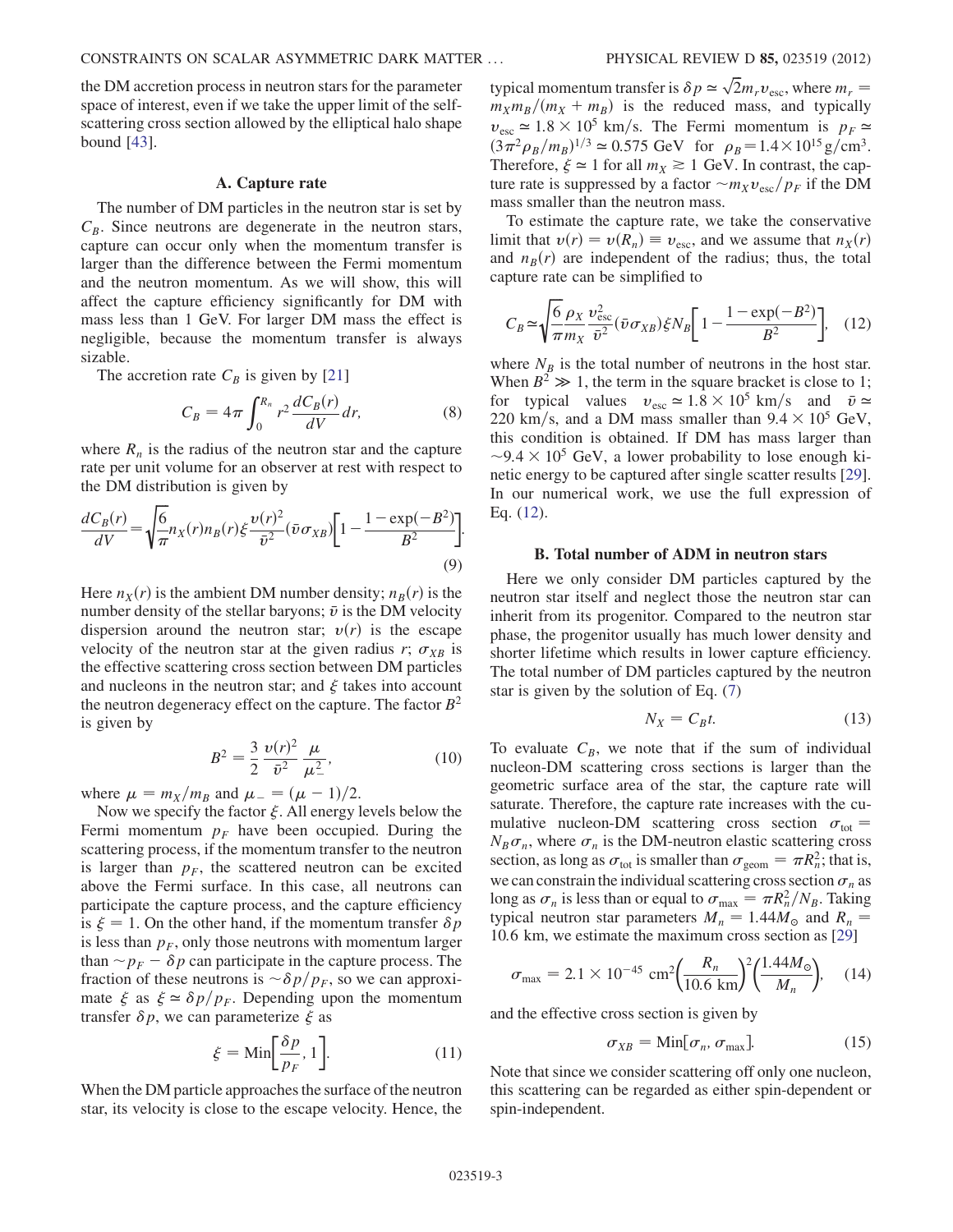Now we can estimate the total number of ADM in the neutron star at a given time, using generic parameters  $v_{\text{esc}} =$ <br>1.8  $\times$  10<sup>5</sup> km/s,  $\bar{v} = 220$ km/s, and  $N_{\text{sc}} \approx 1.7 \times 10^{57}$ . In  $1.8 \times 10^5$  km/s,  $\bar{v} = 220$ km/s, and  $N_B \approx 1.7 \times 10^{57}$ . In the regime  $m_v \ge 1$  GeV we have  $\xi \approx 1$  which gives the regime  $m_X \ge 1$  GeV, we have  $\xi \approx 1$ , which gives

<span id="page-3-5"></span>
$$
N_X \approx 2.3 \times 10^{44} \left(\frac{100 \text{ GeV}}{m_X}\right) \left(\frac{\rho_X}{10^3 \text{ GeV/cm}^3}\right) \times \left(\frac{\sigma_{XB}}{2.1 \times 10^{-45} \text{ cm}^2}\right) \left(\frac{t}{10^{10} \text{ years}}\right).
$$
 (16)

When the DM mass is less than  $\sim$ 1 GeV, the degeneracy effect on the capture process is important so that  $\xi \approx$  $\sqrt{2}m_Xv_{\text{esc}}/p_F$ , and we have

<span id="page-3-6"></span>
$$
N_X \approx 3.4 \times 10^{46} \left( \frac{\rho_X}{10^3 \text{ GeV/cm}^3} \right) \left( \frac{\sigma_{XB}}{2.1 \times 10^{-45} \text{ cm}^2} \right) \times \left( \frac{t}{10^{10} \text{ years}} \right).
$$
 (17)

It is interesting to note that the DM number does not depend on the DM mass in the second case.

In the above derivation of  $N_X$ , we have assumed that the evaporation effect is negligible for the DM. Now we estimate the DM mass scale below which the evaporation is relevant. Since energy states below the Fermi surface are occupied, only those neutrons with momentum above  $p_F$ can transfer kinetic energy to the DM. Since  $T \ll p_F$  for the neutron star, the number of these free neutrons is order  $\sim 10^{-8}$  smaller than that of the neutrons in the Fermi sea.<br>So the scattering probability for the DM evaporation is So the scattering probability for the DM evaporation is highly suppressed. Furthermore, compared to the sun, neutron stars have much higher density and deeper gravitational wells, so it is much more difficult to accelerate trapped DM above the escape velocity through interactions with neutrons. To evaporate from the neutron star, the DM has to gain enough energy such that its velocity is larger than the escape velocity of the neutron star. Because of the degeneracy effect, the typical energy transfer from the free neutron is  $\sim T$ ; so the evaporation effect is relevant only when the DM mass is less than  $\sim 2T/v_{\rm esc}^2 \sim 48$  eV for  $T = 10^5$  K, which is much below the lower mass limit of our  $10<sup>5</sup>$  K, which is much below the lower mass limit of our constraints  $\sim$  2 keV in the most optimistic case. Therefore, we can safely joint the evanoration process we can safely ignore the evaporation process.

# <span id="page-3-0"></span>IV. ASYMMETRIC SCALAR DARK MATTER IN NEUTRON STARS

### A. Thermalization

<span id="page-3-7"></span>When DM particles are captured by the neutron star they lose energy via scattering with neutrons, and soon attain thermal equilibrium with the star. To estimate the thermalization time scale we calculate the DM energy loss rate:

$$
\frac{dE}{dt} = -\xi n_B \sigma_n v \delta E,\tag{18}
$$

<span id="page-3-1"></span>where  $n_B$  is the neutron number density in the center of the neutron star,  $\delta E$  is the energy loss of the DM particle during each scattering event, and we use  $\xi$  defined as in Eq. ([11](#page-2-1)) to parameterize the neutron degeneracy effect on the DM thermalization process. The typical velocity and the momentum transfer  $\delta p = \sqrt{2}m_r v$  fully determine  $\xi$ . However, unlike the capture case, where the velocity is set by the escape velocity  $v_{\text{esc}}$ , the thermal equilibrium of DM particles and neutrons now sets  $v \sim \sqrt{2E_{\text{th}}/m_X}$ ,<br>where  $F_i \approx 3T/2$  is the energy after thermalization where  $E_{\text{th}} \approx 3T/2$  is the energy after thermalization. In the case of  $m_X \ge 1$  GeV,  $\delta p \sim \sqrt{2} m_B v \approx 2.1 \times 10^{-5}$  GeV( $\tau/10^5$  K)<sup>1/2</sup>(100 GeV( $m_{\tau}$ )<sup>1/2</sup> which is much  $10^{-5}$  GeV $(T/10^5$  K) $^{1/2}$ (100 GeV $/m_X$ )<sup>1/2</sup>, which is much<br>smaller than  $n_E \approx 0.575$  GeV. For  $m_V \le 1$  GeV, the mosmaller than  $p_F \approx 0.575$  GeV. For  $m_X \le 1$  GeV, the momentum transfer is given by  $\delta p \sim \sqrt{2} m_X v \approx 6.8 \times 10^{-5} (T/10^5 \text{ K})^{1/2} (m_{\odot}/0.1 \text{ GeV})^{1/2}$  which is again less  $10^{-5}(T/10^5 \text{ K})^{1/2}(m_X/0.1 \text{ GeV})^{1/2}$ , which is again less than  $p_F$ . Therefore, the neutron degeneracy effect reduces the DM thermalization efficiency over the entire DM mass range, and  $\xi$  is everywhere given by  $\xi \approx \delta p/p_F$ .

To estimate the thermalization time scale, we solve Eq. ([18](#page-3-1)) and get

$$
t_{\rm th} \simeq \frac{m_X^2 m_B p_F}{4\sqrt{2}n_B \sigma_n m_r^3} \frac{1}{E_{th}}.
$$
 (19)

In the limit of  $m_X \ge 1$  GeV, the thermalization time scale can be further simplified to  $t_{\text{th}} \simeq \sqrt{2} m_{X}^{2} p_{F} / (12 m_{B}^{2} n_{B} \sigma_{n} T)$ .<br>Taking typical values, we see Taking typical values, we see

<span id="page-3-2"></span>
$$
t_{\rm th} \simeq 0.054 \text{ years} \left(\frac{m_X}{100 \text{ GeV}}\right)^2 \left(\frac{2.1 \times 10^{-45} \text{cm}^2}{\sigma_n}\right) \left(\frac{10^5 \text{ K}}{T}\right). \tag{20}
$$

<span id="page-3-3"></span>If DM mass is less than 1 GeV, the thermalization time scale is given by

$$
t_{\text{th}} \approx 7.7 \times 10^{-5} \text{ years} \left( \frac{0.1 \text{ GeV}}{m_X} \right) \left( \frac{2.1 \times 10^{-45} \text{ cm}^2}{\sigma_n} \right) \left( \frac{10^5 \text{ K}}{T} \right).
$$
 (21)

To derive constraints on scalar ADM from black hole formation, we will assume the captured scalar ADM follows the thermal distribution in the neutron star. This is only true when  $t_{\text{th}}$  is less than the neutron star age  $\sim$ 10<sup>10</sup> years. As we can see from Eqs. [\(20\)](#page-3-2) and [\(21\)](#page-3-3), light DM easily satisfies this condition. For heavy DM  $t_0$  is not DM easily satisfies this condition. For heavy DM,  $t<sub>th</sub>$  is not always less than the neutron star age. In the following discussion we first assume the DM reaches thermal equilibrium with neutrons, and then we check the consistency of this assumption.

<span id="page-3-4"></span>After attaining thermal equilibrium, captured DM particles drift to the center of the star and form an isothermal distribution with the typical radius

$$
r_{\text{th}} = \left(\frac{9T}{4\pi G \rho_B m_X}\right)^{1/2} \simeq 24 \text{ cm} \left(\frac{T}{10^5 K} \cdot \frac{100 \text{ GeV}}{m_X}\right)^{1/2}.
$$
 (22)

We can see that the captured DM particles very quickly occupy a very small region near the neutron star core.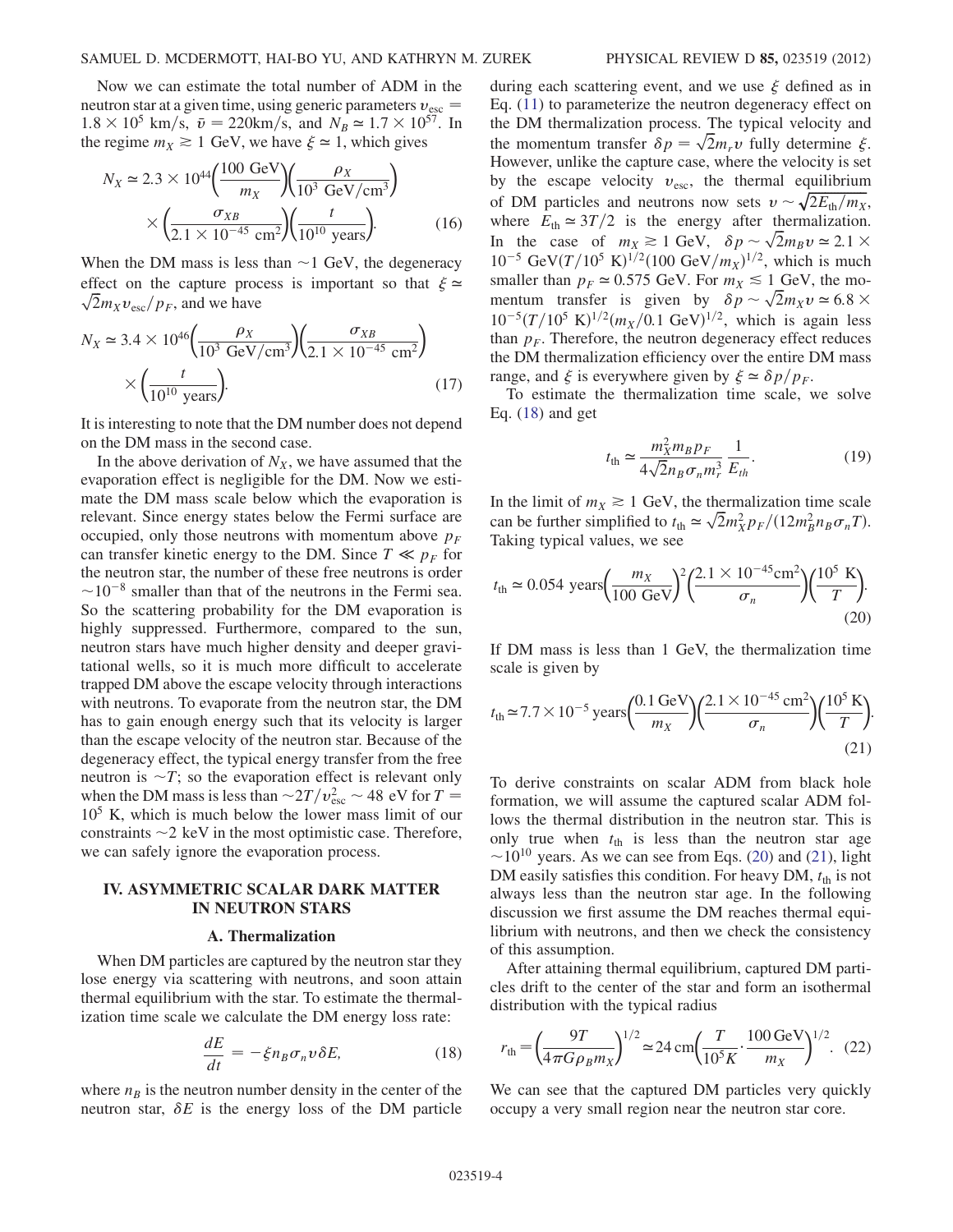## B. Self-gravitation and black hole formation

If the DM density is larger than the baryon density within the thermal radius  $r_{\text{th}}$ , the DM particles can become self-gravitating. For a total DM mass  $M_X = N_X m_X$  within a thermal radius  $r_{\text{th}}$ , this condition is

$$
\frac{3M_X}{4\pi r_{\text{th}}^3} \gtrsim \rho_B. \tag{23}
$$

<span id="page-4-3"></span>Therefore, the DM becomes self-gravitating once the total number of DM particles is larger than a critical number

$$
N_{\text{self}} \simeq 4.8 \times 10^{41} \left(\frac{100 \text{ GeV}}{m_X}\right)^{5/2} \left(\frac{T}{10^5 \text{ K}}\right)^{3/2}.
$$
 (24)

Recall the upper limit for the bosonic system given in Eq. ([6](#page-1-3)) above which the zero point energy cannot prevent gravitational collapse

$$
N_{\text{Cha}}^{\text{boson}} \simeq 1.5 \times 10^{34} \left( \frac{100 \text{ GeV}}{m_X} \right)^2. \tag{25}
$$

Thus, if the scalar ADM thermalizes and the mass satisfies  $m_X \lesssim 10^{17} \text{ GeV} (T/10^5 \text{ K})^3$ , we always have  $N_{\text{self}} \gtrsim N_{\text{self}}$  $N_{\text{Cha}}^{\text{boson}}$ . In this case, gravitational collapse occurs as soon  $\alpha$ s DM particles become self-gravitating in neutron stars as DM particles become self-gravitating in neutron stars.

#### C. Bose-Einstein condensation

In the above discussion, we implicitly assumed that all captured scalar ADM particles followed a Maxwellian velocity distribution. At the extreme densities we are considering here, however, this minimal assumption is not necessarily satisfied. In particular, ensembles of bosonic particles at high densities exhibit novel statistical properties. If the central temperature of the neutron star falls below the critical temperature to form a Bose-Einstein condensate (BEC), the particles in the ground-state condense and no longer follow the thermal distribution. We will now show that for light ADM this condensation increases the density and reduces the restriction on selfgravitation to such an extent that the number of ADM particles necessary for self-gravitation is less than the bosonic Chandrasekhar limit. Thus, gravitational collapse is set by  $N_{\text{Cha}}^{\text{boson}}$ .<br>To check this

To check this sequence of events, we begin by noting that for a given bosonic DM number density  $n<sub>X</sub>$ , the critical temperature to form a BEC is given by

$$
T_c = \frac{2\pi}{m_X} \left[ \frac{n_X}{\zeta(3/2)} \right]^{2/3},\tag{26}
$$

where  $\zeta$  is the Riemann-Zeta function,  $\zeta(3/2) \approx 2.612$ , and  $n_X = 3N_X/(4\pi r_{\text{th}}^3)$ . To see how likely it is that the cantured ADM will form a BEC in the neutron star, we can captured ADM will form a BEC in the neutron star, we can estimate the critical ADM number as

$$
N_X = \zeta \left(\frac{3}{2}\right) \left(\frac{m_X T}{2\pi}\right)^{3/2} \frac{4\pi r_{\text{th}}^3}{3} \simeq 1.0 \times 10^{36} \left(\frac{T}{10^5 \text{ K}}\right)^3, (27)
$$

where we have used Eq. [\(22\)](#page-3-4). Therefore, if the total number of captured ADM in the neutron star is larger than  $1.0 \times$  $10^{36}(T/10^5 \text{ K})^3$ , some of captured ADM particles will go to the ground state and form a BEC. This condition can be to the ground state and form a BEC. This condition can be satisfied for a neutron star with relatively low central temperature as indicated by Eqs. ([16](#page-3-5)) and [\(17\)](#page-3-6).

For  $T < T_c$ , the BEC forms and the number of particles in the condensed ground state is

<span id="page-4-0"></span>
$$
N_X^0 = N_X \left[ 1 - \left(\frac{T}{T_c}\right)^{3/2} \right] \approx N_X - 1.0 \times 10^{36} \left(\frac{T}{10^5 \text{ K}}\right)^3. \tag{28}
$$

Since these ground-state particles effectively have zero temperature, they sink deep into the core of the neutron star. We can estimate the radius of distribution of the ground state by requiring the zero point energy equal the gravitational energy

<span id="page-4-2"></span>
$$
r_{BEC} = \left(\frac{3}{8\pi G m_X^2 \rho_B}\right)^{1/4} \simeq 1.5 \times 10^{-5} \text{ cm} \left(\frac{100 \text{ GeV}}{m_X}\right)^{1/2}.
$$
\n(29)

This is much smaller than  $r_{\text{th}}$ , which indicates a much higher DM density. Thus, the ground state itself may become self-gravitating. The critical number for the selfgravity of the DM particles in the condensed state is

$$
N_{\text{self}}^0 = \frac{4\pi}{3} \frac{\rho_B r_{\text{BEC}}^3}{m_X} \simeq 1.0 \times 10^{23} \left(\frac{100 \text{ GeV}}{m_X}\right)^{5/2}.
$$
 (30)

Once the number of DM particles in the ground state is larger than  $N_{\text{self}}^{0}$ , these ground-state particles become self-<br>gravitating. Since  $N^{0}$  is less than  $N_{\text{tot}}$  the onset of selfgravitating. Since  $N_{\text{self}}^0$  is less than  $N_{\text{self}}$ , the onset of self-<br>gravity is marked by  $N^0$  instead of  $N_{\text{left}}$  in conditions gravity is marked by  $N_{\text{self}}^0$  instead of  $N_{\text{self}}$  in conditions<br>where a BEC forms. As indicated above, this leads to where a BEC forms. As indicated above, this leads to qualitatively different behavior as compared to the case when a BEC does not form, since now  $N_{\text{self}}^{0}$  can be less than  $N_{\text{boson}}^{0}$  is the case, as soon as a condensed ADM  $N_{\text{Cha}}^{\text{boson}}$ . If this is the case, as soon as a condensed ADM system reaches the Chandrasekhar limit it will undergo system reaches the Chandrasekhar limit it will undergo gravitational collapse.

For this effect to be important,  $N_X^0$  has to grow larger than the Chandrasekhar limit for a bosonic system, so that the condition for black hole formation of the BEC becomes  $N_X^0 \ge N_{\text{Cha}}^{\text{boson}}$ . By using Eq. [\(28\)](#page-4-0), we get a lower limit on the total DM number  $N_{\text{Cha}}$ . total DM number  $N_X$ ,

<span id="page-4-1"></span>
$$
N_{\text{BEC}} = N_{\text{Cha}}^{\text{boson}} + 1.0 \times 10^{36} \left(\frac{T}{10^5 \text{ K}}\right)^3
$$
  

$$
\approx 1.5 \times 10^{34} \left(\frac{100 \text{ GeV}}{m_X}\right)^2 + 1.0 \times 10^{36} \left(\frac{T}{10^5 \text{ K}}\right)^3.
$$
(31)

We can see that the value of the right-hand side of Eq.  $(31)$ is less than  $N_{\text{self}}$  if the DM mass  $m_X \le 1.9 \times 10^4$  GeV  $(4.7 \times 10^3 \text{ GeV})$  for a central temperature  $T = 10^5 \text{ K}$  $(10^6)$  K). In the situation where this condensation can occur, the BEC shortens the time scale for the black hole formation for the scalar ADM in the low-mass range.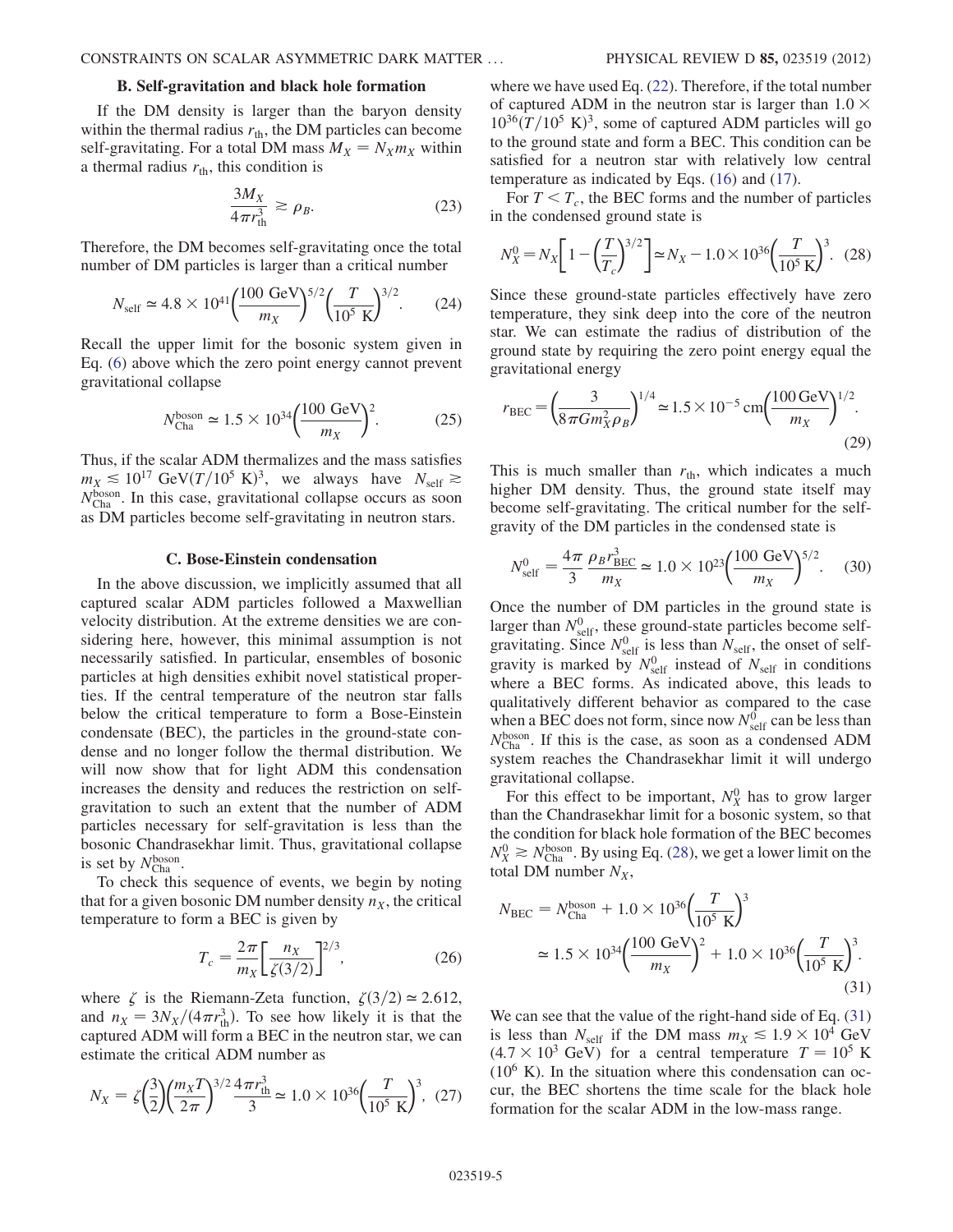# <span id="page-5-0"></span>V. HAWKING RADIATION AND DESTRUCTION OF THE HOST STAR

During the collapse process, the gravitational contraction releases energy which can be absorbed by neutrons through DM-neutron scattering. This cooling mechanism is so efficient that eventually the DM sphere collapses to a black hole [\[36\]](#page-11-0). Once a black hole is formed at the center of the neutron star, it will rapidly capture the baryonic matter of the neutron star. Hawking radiation will also be active, reducing the mass of the black hole and possibly heating the remaining DM. Finally, the black hole may also consume the ambient DM particles, which can be crucial for the stability of the black hole. Here, we analyze the relative contributions of these effects, and we see that in the majority of our parameter space the black hole will grow and eventually consume the host neutron star. Once the physics of the accretion is properly considered, we find that Hawking radiation could be important for high- and intermediate-mass ADM.

For a black hole with mass  $M_{BH}$ , the differential equation that governs the rate of change of mass is

<span id="page-5-1"></span>
$$
\frac{dM_{\text{BH}}}{dt} \simeq 4\pi\lambda_s \left(\frac{GM_{\text{BH}}}{v_s^2}\right)^2 \rho_B v_s - \frac{1}{15360\pi G^2 M_{\text{BH}}^2} + \left(\frac{dM_{BH}}{dt}\right)_{\text{DM}}.\tag{32}
$$

The second term of Eq. [\(32\)](#page-5-1) represents the Hawking radiation rate, while the third term is the accretion rate of ambient DM particles. The first term of right-hand side of Eq. ([32](#page-5-1)) is the Bondi-Hoyle accretion rate, in which  $v_s$  =  $\sqrt{dP/d\rho}$  is the sound speed and  $\lambda_s$  is the accretion eigenvalue for the transonic solution. To determine  $v_s$  and  $\lambda_s$ , we characterize the equation of state of the neutrons by  $P = K \rho^{\gamma}$ , where K and  $\gamma$  are constant. For a nonrelativistic degenerate neutron gas, which is a good approximation for neutrons in the neutron star, we have  $\gamma = 5/3$  and  $K = 3^{2/3} \pi^{4/3} / (5 m_B^{8/3})$  [[40](#page-11-3)]. We estimate the sound speed as  $v_s = \sqrt{K \gamma \rho^{\gamma-1}} \sim 10^5$  km/s, where we take  $\rho \sim 1.4 \times 10^{15}$  g/cm<sup>3</sup>. The accretion constant is given by  $\lambda =$  $10^{15}$  g/cm<sup>3</sup>. The accretion constant is given by  $\lambda_s =$  $\frac{(1/2)^{(\gamma+1)/(2\gamma-2)}}{5-3\gamma}$  $\frac{3\gamma}{4}$  $\frac{(-5-3\gamma)/(2\gamma-2)}{2\gamma-2} = 0.25$  [\[40\]](#page-11-3).

## <span id="page-5-2"></span>A. Black hole mass without Bose-Einstein condensation

For large ADM mass, we found above that  $N_{\text{self}} < N_{\text{BEC}}$ and a black hole forms without the assistance of a BEC. After formation of the black hole, the neutron star continues capturing DM particles. These newly captured DM particles eventually sink to the center of the neutron star and distribute themselves within  $r_{\text{th}}$ . In principle, the black hole can increase its mass by capturing these additional DM particles. However, we find that this capture rate is very small and  $(dM_{BH}/dt)_{DM}$  is negligible. This is because, for a nonrelativistic particle moving towards the black hole, its impact parameter must be less than  $b_{\text{max}} = 4GM_{\text{BH}}/v_{\infty}$  [[40](#page-11-3)] to penetrate the angular momentum barrier and fall into the black hole. Here,  $v_{\infty}$  is the particle's velocity when it is far away from the black hole.

Taking  $M_{\text{BH}} \sim m_X N_{\text{self}}$  and  $v_{\infty} \sim \sqrt{3T/m_X}$ , we can estimate  $b_{\text{max}}$  as

$$
b_{\text{max}} \sim 1.6 \times 10^{-5} \text{ cm} \left( \frac{10 \text{ TeV}}{m_X} \right) \left( \frac{T}{10^5} \right),
$$
 (33)

which is much smaller than the thermal radius  $r_{\text{th}} \approx$ 2.4 cm $(T/10^5 K)(10 \text{ TeV}/m_X)^{1/2}$ . Therefore the majority of DM particles captured after formation of the black hole of DM particles captured after formation of the black hole do not fall directly into the black hole. The remaining DM particles orbit the black hole at a distance of order  $r_{\text{th}}$ ; the black hole gains mass from these particles at a rate set by the collisionless spherical accretion approximation [[40\]](#page-11-3). We find that the DM accretion rate is much less than the baryon accretion rate, so we can safely ignore the  $(dM_{\text{BH}}/dt)_{\text{DM}}$  term in this case, and we obtain a critical initial black hole mass

$$
M_{\rm BH}^{\rm crit} \simeq 1.2 \times 10^{37} \text{ GeV.}
$$
 (34)

Without a BEC, the initial black hole mass is  $M_{\text{BH}} \sim N_{\text{BH}}$  or  $N_{\text{BH}}$  is the mass of the H and that for  $N_{\text{self}} m_X$ . If we demand  $N_{\text{self}} m_X \gtrsim M_{\text{BH}}^{\text{crit}}$ , we find that for  $m_V < 2.6 \times 10^6$  GeV(T/10<sup>5</sup> K), the Hawking radiation  $m_X \leq 2.6 \times 10^6$  GeV $(T/10^5$  K) the Hawking radiation has a longer time scale than the accretion process. Hence in this mass range the black hole will continuously accrete baryonic matter until the neutron star is consumed entirely.

### <span id="page-5-3"></span>B. Black hole mass with Bose-Einstein condensation

For low-mass ADM, particles in the BEC ground state form a black hole. We must check the mass above which the black hole evaporates. If we naively ignore the term  $\left(dM_{\text{BH}}/dt\right)_{\text{DM}}$  and demand  $M_{\text{BH}} \sim m_X N_{\text{Cha}}^{\text{boson}} \gtrsim M_{\text{BH}}^{\text{crit}}$ , we find that the black hole mass increases only for the DM find that the black hole mass increases only for the DM mass less than  $\sim$  13 GeV. If so, the constraint is valid for  $m_v \le 13$  GeV. But in contrast to the non-BEC case  $m_X \leq 13$  GeV. But in contrast to the non-BEC case,  $(dM_{BH}/dt)_{DM}$  may have an important effect on the black hole mass evolution, and we find that the bound can be sensitive to masses higher than  $\sim$ 13 GeV. We detail our reasoning below reasoning below.

Since the black hole forms only from ADM particles in the ground state, the remaining ADM particles follow an isothermal distribution with a radius  $r_{\text{th}}$ . As discussed above, the thermally distributed DM particles do not fall into the black hole, and so the phase space of the non-BEC state is still completely occupied. Hence, if any more ADM particles are introduced to the thermal region, a new BEC ground state must form in the center of the star. In this way, the introduction of more DM particles into the thermal radius essentially forces the formation of a BEC ground state. Before and after the mini black hole forms, the neutron star continuously captures ADM particles. All of the captured ADM particles will eventually thermalize, sink to the center of the neutron star, and prompt the formation of a new BEC state.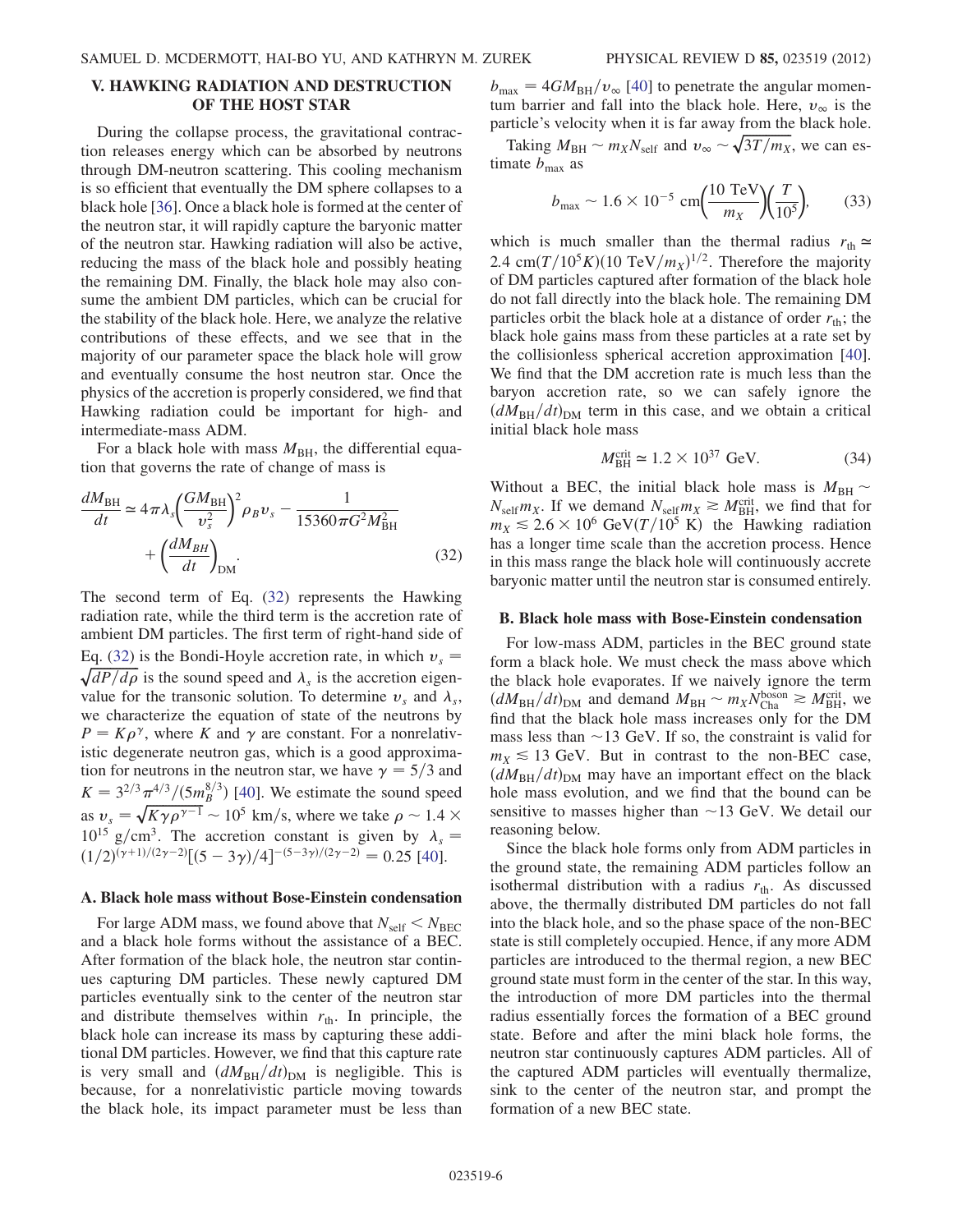If the thermalization time scale is shorter than the evaporation time scale of the mini black hole, the black hole can always efficiently accrete ADM particles in the new BEC state. Taking the initial black hole mass as  $M_{\rm BH} \sim m_X N_{\rm Cha}^{\rm boson} = 1/(Gm_X)$ , we can conservatively esti-<br>mate the black hole evaporation time scale in the mate the black hole evaporation time scale in the absence of particle accretion as  $t_{\text{haw}} \approx 15360 \pi G^2 M_{BH}^3 / 3 \approx 5 \times 10^4$  years (100 GeV /m<sub>v</sub>)<sup>3</sup>. This is much longer than the  $5 \times 10^4$  years $(100 \text{GeV}/m_X)^3$ . This is much longer than the thermalization time scale given in Eq. (20). Since all newly thermalization time scale given in Eq. ([20](#page-3-2)). Since all newly captured ADM particles eventually go to the ground state after the amount of time it takes them to thermalize, the rate at which ADM particles fall into the BEC ground state per unit time is given by the capture rate  $C_B$ . To check whether or not the ADM particles in the BEC state feed the black hole efficiently we calculate the maximal impact parameter  $b_{\text{max}}$  and compare it with the distribution radius  $r_{\text{BEC}}$ . With  $M_{\text{BH}} \sim 1/(Gm_X)$  and  $v_{\infty} \sim 1/(m_X r_{\text{BEC}})$ , we have have

$$
b_{\text{max}} \sim 4r_{\text{BEC}},\tag{35}
$$

where  $r_{BEC}$  is given by Eq. ([29](#page-4-2)). Since  $b_{\text{max}} \ge r_{BEC}$ , we see that the black hole can efficiently consume the BEC. This occurs at a rate given by  $(dM_{BH}/dt)_{DM} \sim m_X C_B$ :

$$
\left(\frac{dM_{\rm BH}}{dt}\right)_{\rm DM} \approx 2.3 \times 10^{36} \text{ GeV/year} \left(\frac{\rho_X}{10^3 \text{ GeV/cm}^3}\right) \times \left(\frac{\sigma_{XB}}{2.1 \times 10^{-45} \text{ cm}^2}\right).
$$
\n(36)

This new source of accretion overwhelms the Hawking radiation, which is emitted at the rate  $(dM_{\text{BH}}/dt)_{hw} \sim 10^{27}$  GeV/year(m<sub>u</sub>/100 GeV)<sup>2</sup>. Thus in the REC case  $10^{27}$  GeV/year $(m_X/100 \text{ GeV})^2$ . Thus, in the BEC case<br>our constraints can be sensitive to scalar ADM with mass our constraints can be sensitive to scalar ADM with mass much higher than the naive estimate,  $m_X \sim 13$  GeV.<br>In this discussion, we have assumed that the black

In this discussion, we have assumed that the black hole formation and Hawking radiation do not destroy the BEC state. However, one may note that the black hole radiates as a blackbody at a very high temperature,  $T_{\text{haw}} =$  $(8\pi GM_{BH})^{-1} \sim m_X/8\pi$ . If this Hawking radiation is emit-<br>ted, solely as relativistic particles of the standard model ted solely as relativistic particles of the standard model such as photons and neutrinos, these particles will heat the neutrons which in turn heat the ADM. We may estimate the change in neutron temperature by assuming that all of the initial rest mass energy of the black hole goes into heat. We see that in this case equipartition of energy requires that  $\Delta T \sim m_X N_{\text{b}}^{\text{boson}}/N_B \simeq 1.0 \times 10^{-7} \text{ K}(10 \text{ GeV}/m_X)$ ,<br>and there is no change in the thermal ADM distribution and there is no change in the thermal ADM distribution.

On the other hand, if the energy produced by the Hawking radiation is efficiently transferred to DM particles, the situation may change. For example, the DM may couple to some light mediator particles, which can be produced by the Hawking radiation. These light mediators may heat the ADM directly and transfer the black hole energy to the thermal energy of ADM particles. In this case, the calculation is rather complicated and a detailed analysis is beyond the scope of the current paper. Here we give a conservative estimate by assuming that all of the initial black hole mass goes to the thermal energy of DM particles. The equipartition of energy gives  $\Delta T \sim$ <br>m.  $N^{boson}/N$ .  $\approx 1.7 \times 10^{14}$  K(10 GeV/m. )(T/10<sup>5</sup> K)<sup>-3</sup>  $m_X N_{\text{Cha}}^{\text{boson}}/N_{\text{th}} \simeq 1.7 \times 10^{14} \text{ K} (10 \text{ GeV}/m_X) (T/10^5 \text{ K})^{-3}$ ,<br>where the number of remaining non-BEC particles is where the number of remaining non-BEC particles is  $N_{\text{th}} = 1.0 \times 10^{36} (T/10^5 \text{ K})^3$ , from Eq. [\(31\)](#page-4-1). This heating<br>will greatly affect the thermal distribution of the scalar will greatly affect the thermal distribution of the scalar ADM particles. Since  $r_{\text{th}} \propto \sqrt{T}$ , the phase space will ex-<br>pand greatly and the newly contured ADM particles do not pand greatly, and the newly captured ADM particles do not form the BEC state. Thus, the black hole constraints are lifted in this case.

In practice, for heating processes to occur, ADM particles must couple to light mediator particles, since the black hole can only produce particles with mass much less than  $T_{\text{haw}} \sim m_X/8\pi$ . On the other hand, the presence of the light mediator may also give rise to DM self-interactions light mediator may also give rise to DM self-interactions, and the observed ellipticity of DM halos places a lower bound on the mediator mass [[43\]](#page-11-6). As an example, if  $m_X \sim$ 13 GeV, the halo shape constraint requires the mediator mass be larger than  $\sim$ 40 MeV [[44](#page-11-7)]. Thus, for scalar ADM<br>with mass  $m_v \sim 13$  GeV the existence of a mediator with with mass  $m_X \sim 13$  GeV the existence of a mediator with mass in the range  $\sim$ 40 MeV – 0.5 GeV may beln in evadmass in the range  $\sim$ 40 MeV  $-$  0.5 GeV may help in evad-<br>ing the black hole formation constraints, while remaining ing the black hole formation constraints, while remaining consistent with the halo shape bound. We can see that the constraints for  $m_X \ge 13$  GeV in the BEC case are rather model-dependent, and we specify these regions in our plots.

Now we estimate the destruction time scale. If the initial black hole mass exceeds the critical value  $M_{\text{BH}}^{\text{crit}}$ , the time scale to destroy the neutron star is set by the Bondi-Hoyle scale to destroy the neutron star is set by the Bondi-Hoyle rate

$$
t \sim \frac{v_s^3}{\pi G^2 \rho_B M_{\text{BH}}} \simeq 2.3 \times 10^{-5} \text{ s} \Big( \frac{M_\odot}{M_{\text{BH}}^i} \Big), \qquad (37)
$$

where we take  $v_s \sim 10^5$  km/s and  $M_\odot$  is the mass<br>of sun. Therefore, the characteristic time scale is of sun. Therefore, the characteristic time scale is  $t \sim 17$  years $\left(\frac{m_X}{100 \text{ GeV}}\right)^{3/2}$  (10<sup>5</sup> K/T)<sup>3/2</sup> and 5.4  $\times$ <br>10<sup>6</sup> years( $m_V$ /GeV) for the non-BEC case and BEC  $10^6$  years $(m_X/GeV)$  for the non-BEC case and BEC case, respectively, which we note is much shorter than the typical old neutron star age  $\sim 10^{10}$  years.

## <span id="page-6-0"></span>VI. OBSERVATIONAL CONSTRAINTS

So far, we have gone through the conditions for the captured scalar ADM particles to form a black hole. Such a black hole can destroy the host neutron star. We can see that these conditions are easily satisfied if the ADM particles have a sizable scattering cross section with neutrons. However, we observe many old neutron stars near the solar system and in globular clusters. Therefore, these observed old neutrons stars constrain the ADM-neutron scattering cross section. In this section, we proceed to derive upper bounds on the ADM-neutron scattering cross section for a given ADM mass. In Secs. [VI A](#page-7-0) and [VI B](#page-8-0) we first derive constraints on  $\sigma_n$  by assuming fiducial neutron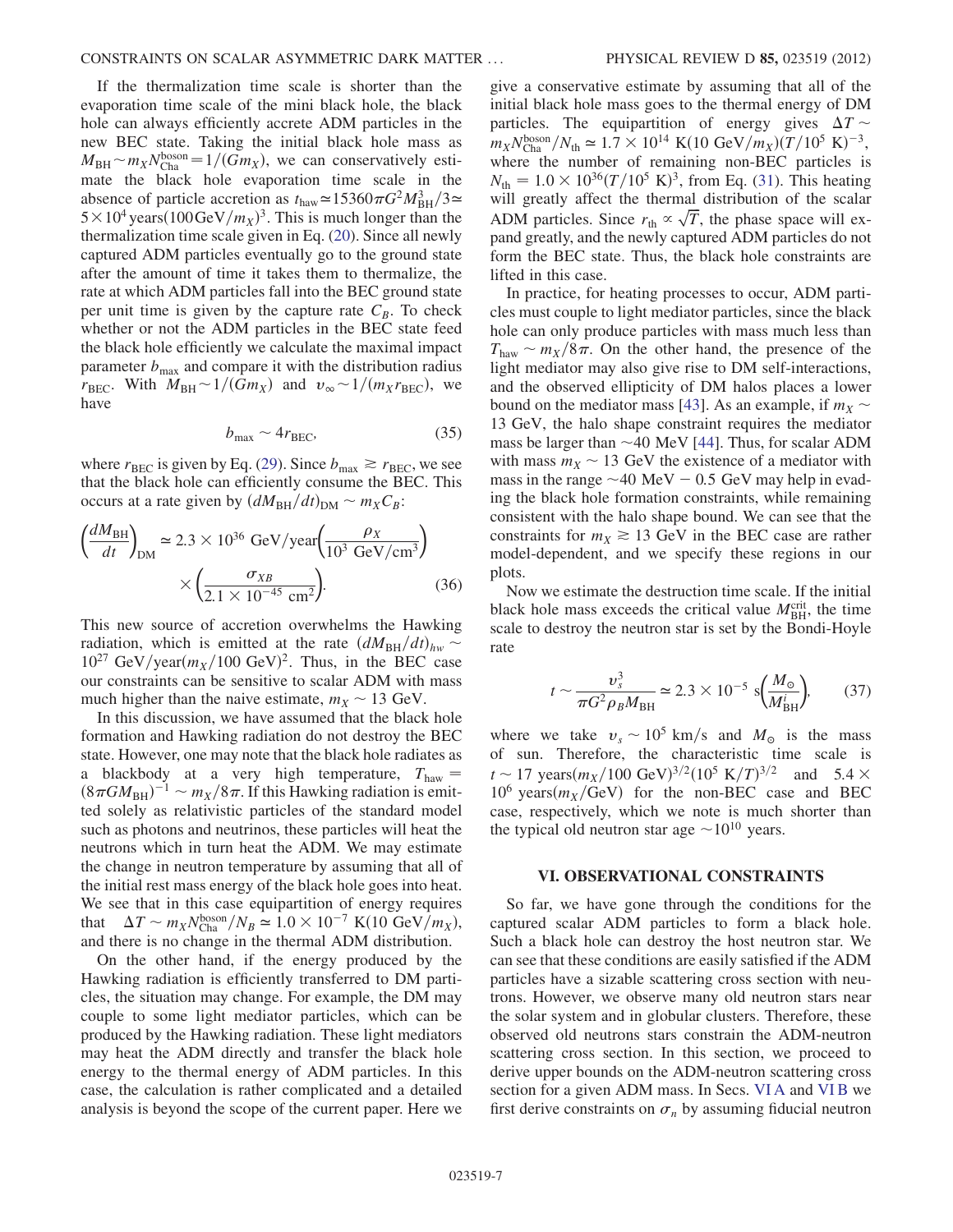star parameters for the case without (with) Bose-Einstein condensation. In Sec. [VI C](#page-8-1), we apply these bounds to observed neutron stars in the solar neighborhood and in the globular cluster M4.

## <span id="page-7-0"></span>A. Constraints on DM-neutron cross section without Bose-Einstein condensation

We first discuss constraints in the absence of BEC formation; this gives rise to conservative constraints in the low-mass range but is more stringent for high masses, where BECs do not readily form. Since in this case  $N_{\text{self}} >$  $N_{\text{Cha}}^{\text{boson}}$  for  $m_X \lesssim 10^{17} \text{ GeV} (T/10^5 \text{ K})^3$ , gravitational col-<br>lanse occurs as soon as DM particles start self-oravitating lapse occurs as soon as DM particles start self-gravitating. In order to avoid the destruction of neutron stars, we demand  $N_X < N_{\text{self}}$  and get an upper bound on DMneutron scattering cross section  $\sigma_n$ . For DM with mass  $m_X \ge 1$  GeV we derive the following bound on  $\sigma_n$  using Eqs. ([16](#page-3-5)) and ([24](#page-4-3)) and requiring that the host neutron star is not destroyed over the course of its lifetime  $t$ 

<span id="page-7-1"></span>
$$
\sigma_n < 4.4 \times 10^{-48} \text{ cm}^2 \left( \frac{10^3 \text{ GeV/cm}^3}{\rho_X} \cdot \frac{10^{10} \text{ years}}{t} \right) \\
\times \left( \frac{100 \text{ GeV}}{m_X} \cdot \frac{T}{10^5 \text{ K}} \right)^{3/2} \tag{38}
$$

For  $m_X \leq 1$  GeV, the bound on  $\sigma_n$  is

<span id="page-7-2"></span>
$$
\sigma_n < 9.3 \times 10^{-46} \, \text{cm}^2 \left( \frac{10^6 \, \text{GeV/cm}^3}{\rho_X} \cdot \frac{10^{10} \, \text{years}}{t} \right) \\
\times \left( \frac{0.1 \, \text{GeV}}{m_X} \right)^{5/2} \left( \frac{T}{10^5 \, \text{K}} \right)^{3/2}.\n\tag{39}
$$

Since the capture rate saturates when the DM-neutron scattering cross section is larger than  $\sigma_{\text{max}} \approx 2.1 \times$  $10^{-45}$  cm<sup>2</sup>, the upper bound on  $\sigma_n$  is only valid when the value of the right-hand side of Eq. ([38](#page-7-1)) and ([39](#page-7-2)) is smaller than  $\sigma_{\text{max}}$ . Because the capture and thermalization processes do not distinguish between spin-dependent and spin-independent cross sections, the bound on  $\sigma_n$  applies to both cases.

We depict the constraints from requiring the neutron star survival in the left panel of Fig. [1](#page-7-3) with various values of the DM density. We take the central temperature as  $10^5$  K and neutron star age to be  $10^{10}$  years. The most prominent qualitative feature, the sharp vertical cutoff, corresponds to cross sections  $\sigma_n \simeq 2.1 \times 10^{-45}$  cm<sup>2</sup>. Here, the geometric cross section limits the capture of DM particles, so we cannot constrain the interaction cross section for the mass below the cutoff. Furthermore, without a BEC, we can constrain scalar ADM with mass  $m_X \le 100$  MeV only if the DM density  $\rho_X \ge 10^6$  GeV/cm<sup>3</sup>. One may find re-<br>gions with such high DM density near the galactic center gions with such high DM density near the galactic center. As we discussed before, if the DM mass is less than  $\sim$ 1 GeV, the capture rate is reduced due to the neutron degeneracy effect which is indicated by the change in degeneracy effect, which is indicated by the change in

<span id="page-7-3"></span>

FIG. 1 (color online). Regions (gray) of DM-neutron scattering cross section in which accumulated scalar ADM forms a black hole. We have  $\rho_X = 0.1 \text{ GeV/cm}^3$  along the dotted red lines, which is approximately the DM density in the solar neighborhood. In the left<br>panel, we assume a BEC does not form and all cantured DM particles become self-gravitati panel, we assume a BEC does not form and all captured DM particles become self-gravitating and collapse. In the right panel, we assume a BEC does form and DM particles in the BEC ground-state collapse and form a black hole. We take the neutron star age to be  $10^{10}$  years with a central temperature  $10^5$  K. In the diagonally shaded regions, DM particles cannot thermalize with neutrons within the age of neutron star. In the diagonally cross-hatched region, the black hole can evaporate due to the Hawking radiation. In the square-hatched regions, Hawking radiation may interfere with DM accretion by heating the thermalized DM, and in some cases the black hole can evaporate (see discussion in Sec. [V\)](#page-5-0). In these hatched regions, the bounds are lifted. The black regions are excluded by recent CDMS results (spin-independent) [[13](#page-10-11)].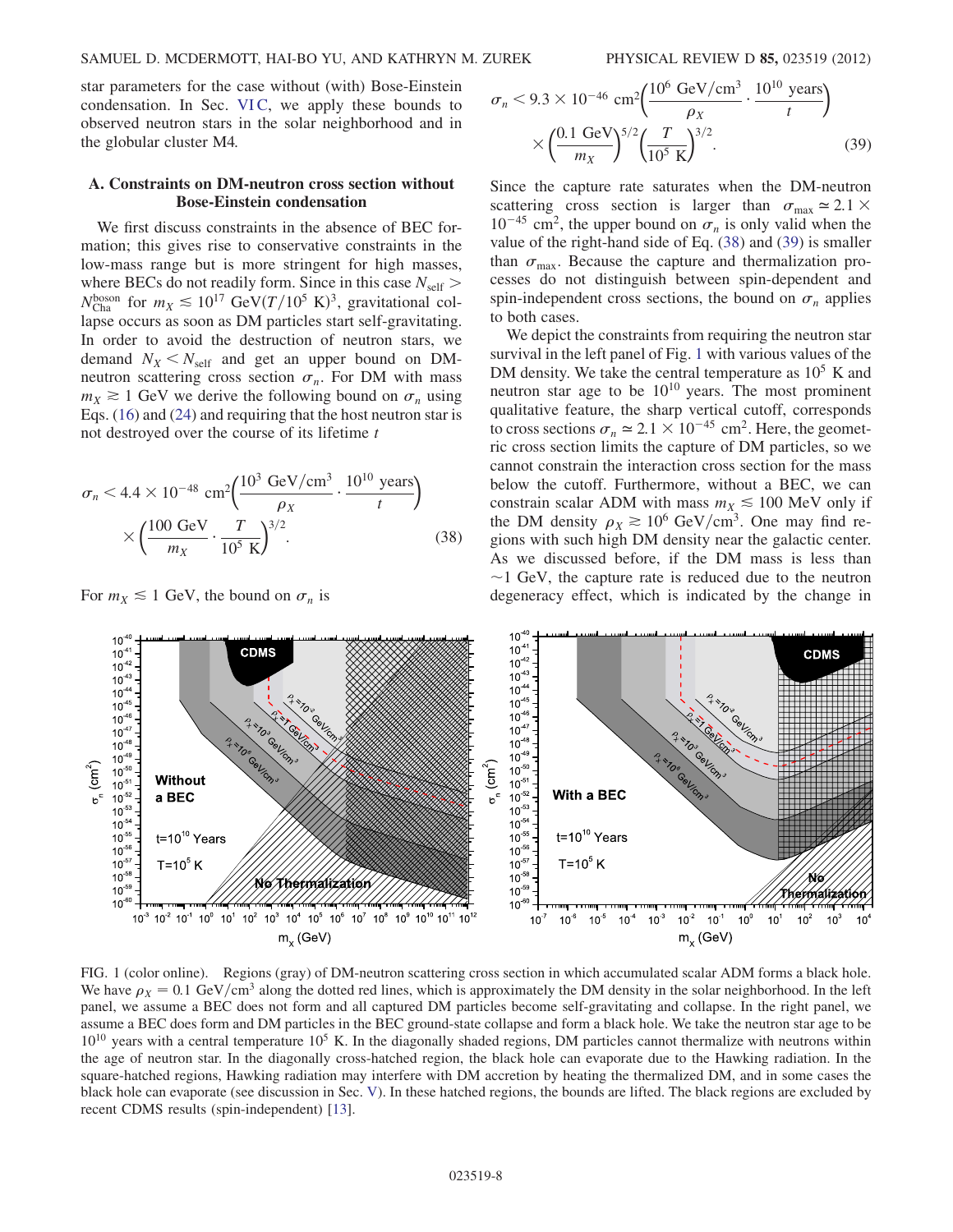slope of the curve with  $\rho_X = 10^6$  GeV/cm<sup>3</sup> when  $m_X \le 1$  GeV. For DM mass  $m_X \ge 10^6$  GeV, the factor  $R^2$  in 1 GeV. For DM mass  $m_X \ge 10^6$  GeV, the factor  $B^2$  in Eq. ([12](#page-2-0)) falls below 1 and the capture probability through a single scatter becomes lower, as shown by the bump in the left panel of the figure. In the hatched region, DM particles cannot thermalize with the surrounding neutrons within the age of neutron star as discussed in Sec. [IVA](#page-3-7). In this region, the captured DM does not necessarily distribute within the small thermal radius of the neutron star core, and the bound does not apply. In the cross-hatched region, the initial black hole mass is so small that it can evaporate due to the Hawking radiation as shown in Sec. [VA.](#page-5-2) In the squarehatched region, the Hawking radiation may interfere with DM accretion, and the black hole will evaporate in some cases as discussed in Sec. [V B](#page-5-3).

We can also estimate the analogous bound from white dwarf stars. Typical white dwarf parameters are [[45](#page-11-8)]: mass ~0.7 $M_{\odot}$ , radius ~6.3 × 10<sup>3</sup> km, density ~10<sup>6</sup> g/cm<sup>3</sup>,<br>central temperature ~10<sup>7</sup> K and escape velocity ~6 × central temperature  $\sim 10^7$  K and escape velocity  $\sim$  10<sup>3</sup> km/s. White dwarfs are composed of carbon and o 6 X<br>- פא  $10<sup>3</sup>$  km/s. White dwarfs are composed of carbon and oxy-<br>gen: we make the conservative assumption that the white gen; we make the conservative assumption that the white dwarf is entirely composed of carbon. We find that the white dwarf bound on  $\sigma_n$  is about 9 orders of magnitude weaker than the limit derived for typical neutron stars.

## <span id="page-8-0"></span>B. Constraints on DM-neutron cross section with Bose-Einstein condensation

If the captured scalar ADM does form a BEC, the constraints on the DM-neutron cross section become stronger. This is because  $N_{BEC} \leq N_{self}$  for the DM mass less than a few TeV, dependent on the central temperature T. In this case, self-gravitation and gravitational collapse will occur more quickly due to the heightened density of the ADM.

For  $m_X \ge 1$  GeV, the requirement  $N_X \le N_{BEC}$  gives

$$
\sigma_n \le 9.1 \times 10^{-54} \text{ cm}^2 \left( \frac{10^3 \text{ GeV/cm}^3}{\rho_X} \cdot \frac{10^{10} \text{ years}}{t} \right)
$$

$$
\times \left( \frac{m_X}{100 \text{ GeV}} \right) \left[ 1.5 \times 10^{-2} \left( \frac{100 \text{ GeV}}{m_X} \right)^2 + \left( \frac{T}{10^5 \text{ K}} \right)^3 \right].
$$
(40)

In the case of  $m_X \leq 1$  GeV, the upper limit on  $\sigma_n$  is given by

$$
\sigma_n \le 6.2 \times 10^{-56} \text{ cm}^2 \bigg( \frac{10^3 \text{ GeV/cm}^3}{\rho_X} \cdot \frac{10^{10} \text{ years}}{t} \bigg) \bigg[ 1.5 \times 10^4 \bigg( \frac{0.1 \text{ GeV}}{m_X} \bigg)^2 + \bigg( \frac{T}{10^5 \text{ K}} \bigg)^3 \bigg].
$$
\n(41)

Again, we derive bounds by requiring that the host star is not destroyed by the gravitational collapse of the ADM.

In the right panel of Fig. [1,](#page-7-3) we display the DM-neutron scattering cross section with various values of the DM density that satisfy  $N_X \gtrsim N_{BEC}$ . For  $m_X \lesssim 10$  GeV, the BEC forms before the Chandrasekhar mass is reached, while for  $m_X \ge 10$  GeV, the Chandrasekhar mass is reached before the BEC forms, so that collapse of the DM to a black hole occurs as soon as the BEC forms. The change in the slope of the curves around  $m<sub>X</sub> \sim 1$  GeV is a combination of this effect with a decreased capture efficiency below  $m_X \sim 1$  GeV. We can see the formation<br>of the BEC significantly improves the bound for light of the BEC significantly improves the bound for light ADM. As an example, we see that for  $\rho_X = 1 \text{ GeV/cm}^3$ ,<br>REC formation strengthens the constraint as long as  $m_V \leq$ BEC formation strengthens the constraint as long as  $m<sub>X</sub> \le$ 13 GeV, while for higher masses the entire mass of ADM becomes self-gravitating before BEC formation occurs.

### C. Constraints from observed pulsars

<span id="page-8-1"></span>Now we consider the observations of a few relatively cold and old neutron stars that can provide tests of this effect. PSR J0437-4715 is a nearby pulsar at a distance of about 139  $\pm$  3 pc from the solar system. The surface tem-<br>perature is  $T = 1.2 \times 10^5$  K [46]. When its secular moperature is  $T_e = 1.2 \times 10^5$  K [\[46\]](#page-11-9). When its secular motion is accounted for, calculations indicate its age is  $6.69 \times 10^9$  years [[47](#page-11-10)]. Another nearby pulsar is PSR J2124-3358, located 270 pc away from us with a surface temperature  $T_e < 4.6 \times 10^5$  K [[46](#page-11-9)]. Its age is 7.81  $\times$  $10^9$  years [[47](#page-11-10)].

For these nearby pulsars, we can calculate the central temperature from the surface temperature  $T_e$  by using the analytical formula [[48](#page-11-11)]

$$
T \simeq 1.288 \times 10^8 \text{ K} \left[ \frac{10^{14} \text{ cm/s}}{g_s} \left( \frac{T_e}{10^6 \text{ K}} \right)^4 \right]^{0.455}, \quad (42)
$$

where  $g_s = GM_n/R_n^2$  is the surface gravity and we take  $g_s \approx 1.7 \times 10^{14}$  cm/s<sup>2</sup> for  $M_n = 1.44M_{\odot}$  and  $R_n =$ 10.6 km. We find the central temperature is  $2.1 \times 10^6$  K and  $2.5 \times 10^7$  K for J0437-4715 and J2124-3358, respectively. We take the ambient DM density to be  $0.3 \text{ GeV/cm}^3$ , because these pulsars are in our relative neighborhood.

In Fig. [2](#page-9-1), we show the constraints on the DM-nucleon scattering cross section of the scalar ADM from the nearby pulsars J0437-4715 (left panel) and J2124-3358 (right panel). We can see that J0437-4715 can constrain scalar ADM with  $m_X \ge 10$  TeV without a BEC. With the formation of a BEC, it is also sensitive to the mass range  $m_X \sim 5$  MeV  $- 13$  GeV. The captured scalar ADM can-<br>not form a BEC in the pulsar I2124-3358. This is because it not form a BEC in the pulsar J2124-3358. This is because it has a relatively high central temperature, and the formation of a BEC requires a DM-nucleon cross section larger than the saturation cross section  $\sigma_{\text{max}} \approx 2.1 \times 10^{-45} \text{ cm}^2$ .

Since the bound is sensitive to the DM density, we also consider neutron stars in regions with high  $\rho_X$ . Globular clusters possibly offer this type of environment, and observations of Pulsar B1620-26 place it in the globular cluster M4 [\[49\]](#page-11-12) with an age of  $2.82 \times 10^8$  years [[46\]](#page-11-9). Since it is far away from us, its surface temperature is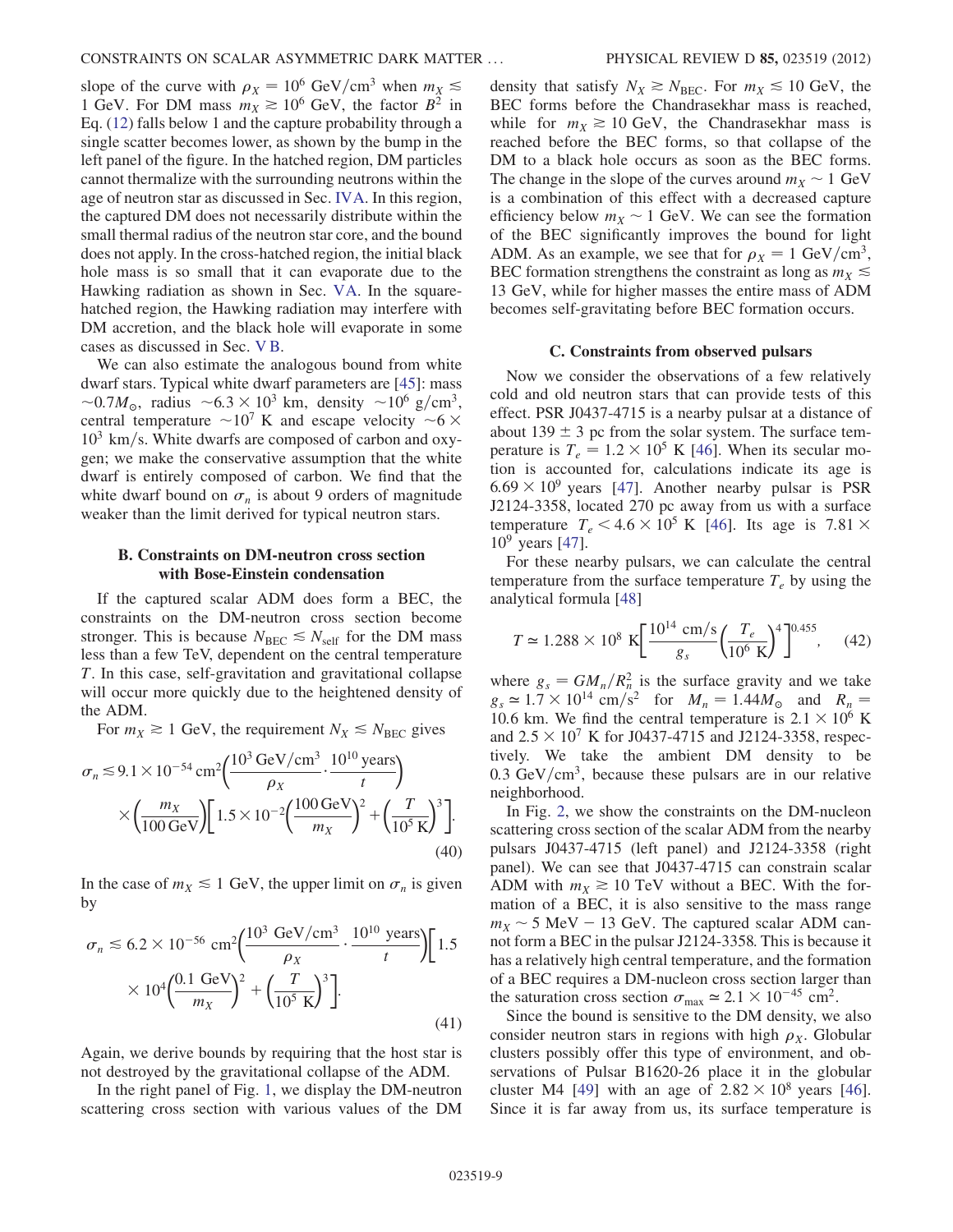<span id="page-9-1"></span>

FIG. 2 (color online). Regions (colored) excluded by the nearby pulsars J0437-4715 (left) and J2124-3358 (right). The shaded, diagonal and square cross-hatched, and black regions are as in Fig. [1.](#page-7-3) In hatched regions, the bounds are lifted.

unknown, and we are not able to calculate its central temperature. In our analysis, we take  $T = 10^6$  K as a reasonable approximation due to its advanced age. We take  $\rho_X = 10^3$  GeV/cm<sup>3</sup> for the DM density and  $\bar{v} = 20$  km/s motivated by discussions in Refs [25.38]. Note  $20 \text{ km/s}$ , motivated by discussions in Refs. [[25](#page-10-19),[38](#page-11-1)]. Note that the exact value of DM density in globular clusters is unknown. Globular clusters are baryon-dominated systems, and currently there is no evidence that DM is present in these systems; see Ref. [\[50\]](#page-11-13) for simulations of DM

<span id="page-9-2"></span>

FIG. 3 (color online). Regions (colored) excluded by the pulsar B1620-26 in the globular cluster M4. Note the globular cluster M4 is a baryon-dominated system, and there may in fact be no dark matter in this system. Here, we take  $\rho_X =$  $10^3$  GeV/cm<sup>3</sup> motivated by numerical results in Refs. [\[25,](#page-10-19)[38\]](#page-11-1). The shaded, diagonal and square cross hatched, and black regions are as in Fig. [1.](#page-7-3) In hatched regions, the bounds are lifted.

content in globular clusters. In Fig. [3,](#page-9-2) we show the constraints on the DM-nucleon scattering cross section of scalar ADM from the pulsar B1620-26 in the globular cluster M4. Note that when the DM mass is larger than  $\sim$ 4.7  $\times$  10<sup>3</sup> GeV,  $N_{\text{BEC}} \gtrsim N_{\text{self}}$  and all captured DM particles collanse before a REC forms ticles collapse before a BEC forms.

## VII. CONCLUSIONS

<span id="page-9-0"></span>We have studied the consequences of scalar ADM accumulation in neutron stars. Neutron stars have high density and are ideal objects for capturing DM at high rates. Since ADM does not self-annihilate, a high mass of DM can accrete in the neutron star, and, lacking Fermi degeneracy pressure, rapidly self-gravitate and exceed the Chandrasekhar limit. Furthermore, the formation of a BEC increases the density of the ADM by several orders of magnitude, which greatly accelerates the onset of gravitational collapse and considerably strengthens the constraints in certain regions of parameter space. For high dark matter mass, which corresponds to a low initial black hole mass, Hawking radiation can weaken the constraints. In the absence of light messenger particles, this effect is quite limited in scope, but if the black hole can heat the ADM directly it may affect a larger range of parameters.

We have computed the size of all of these effects and found that some presently observed pulsars constrain scalar ADM far more tightly than what is currently possible with direct detection experiments. These constraints are stronger even than the upcoming generation of experiments. We also note that these constraints can be significantly improved in the future with observations of old pulsars in regions of DM density greater than  $10^3$  GeV/cm<sup>3</sup>.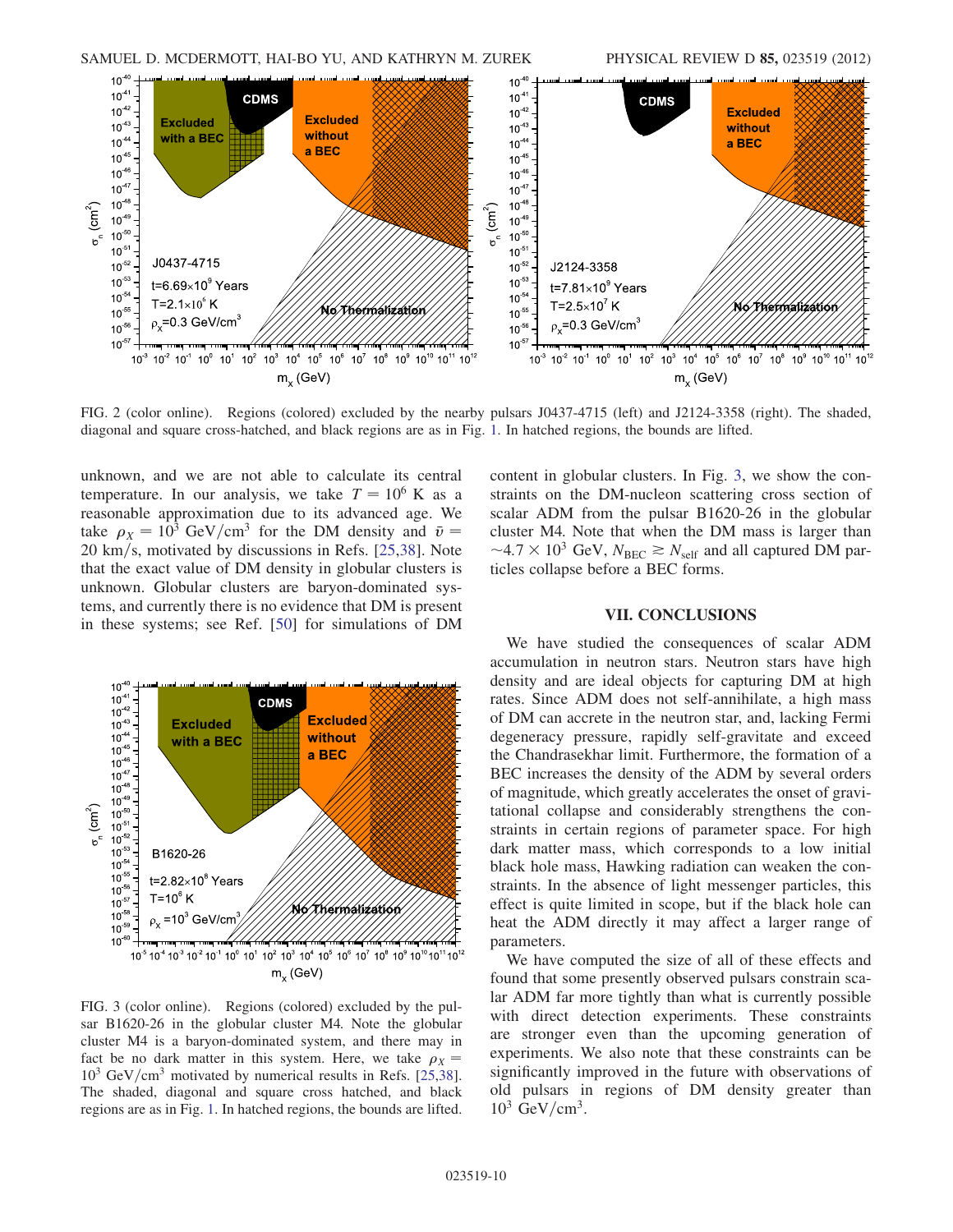Note added.—Since the first version of our paper appeared, [\[51\]](#page-11-14) was written. In the case where a BEC forms and Hawking radiation is important, the authors of [\[51\]](#page-11-14) find that scalar ADM with mass  $\sim 0.75$  MeV  $- 16$  GeV is excluded by nearby neutron stars if the scattering cross excluded by nearby neutron stars if the scattering cross section with neutrons is sizable. Our results exclude scalar

ADM in the mass range  $\sim$  5 MeV  $-$  13 GeV in the same<br>scenario. The discrepancy in the low-mass limit comes scenario. The discrepancy in the low-mass limit comes about because we take into account the neutron degeneracy effects on the capture rate. This is important for DM mass below  $\sim$ 1 GeV.

- <span id="page-10-0"></span>[1] G. Jungman, M. Kamionkowski, and K. Griest, *[Phys. Rep.](http://dx.doi.org/10.1016/0370-1573(95)00058-5)* 267[, 195 \(1996\);](http://dx.doi.org/10.1016/0370-1573(95)00058-5) G. Bertone, D. Hooper, and J. Silk, [Phys.](http://dx.doi.org/10.1016/j.physrep.2004.08.031) Rep. 405[, 279 \(2005\).](http://dx.doi.org/10.1016/j.physrep.2004.08.031)J. L. Feng, [arXiv:1003.0904.](http://arXiv.org/abs/1003.0904)
- <span id="page-10-1"></span>[2] S. Nussinov, [Phys. Lett. B](http://dx.doi.org/10.1016/0370-2693(85)90689-6) 165, 55 (1985); S. M. Barr, R. S. Chivukula, and E. Farhi, [Phys. Lett. B](http://dx.doi.org/10.1016/0370-2693(90)91661-T) 241, 387 (1990); S. M. Barr, Phys. Rev. D 44[, 3062 \(1991\);](http://dx.doi.org/10.1103/PhysRevD.44.3062) D. B. Kaplan, [Phys. Rev. Lett.](http://dx.doi.org/10.1103/PhysRevLett.68.741) 68, 741 (1992).
- <span id="page-10-2"></span>[3] R. Kitano and I. Low, Phys. Rev. D 71[, 023510 \(2005\).](http://dx.doi.org/10.1103/PhysRevD.71.023510)
- <span id="page-10-3"></span>[4] D. E. Kaplan, M. A. Luty, and K. M. Zurek, [Phys. Rev. D](http://dx.doi.org/10.1103/PhysRevD.79.115016) 79[, 115016 \(2009\)](http://dx.doi.org/10.1103/PhysRevD.79.115016).
- <span id="page-10-4"></span>[5] H. An, S. L. Chen, R. N. Mohapatra, and Y. Zhang, [J. High](http://dx.doi.org/10.1007/JHEP03(2010)124) [Energy Phys. 03 \(2010\) 124](http://dx.doi.org/10.1007/JHEP03(2010)124); P. H. Gu, [Phys. Rev. D](http://dx.doi.org/10.1103/PhysRevD.81.095002) 81, [095002 \(2010\)](http://dx.doi.org/10.1103/PhysRevD.81.095002); B. Feldstein and A. L. Fitzpatrick, [J.](http://dx.doi.org/10.1088/1475-7516/2010/09/005) [Cosmol. Astropart. Phys. 09 \(2010\) 005.](http://dx.doi.org/10.1088/1475-7516/2010/09/005)J. Shelton and K. M. Zurek, Phys. Rev. D 82[, 123512 \(2010\).](http://dx.doi.org/10.1103/PhysRevD.82.123512)H. Davoudiasl, D. E. Morrissey, K. Sigurdson, and S. Tulin, Phys. Rev. Lett. 105[, 211304 \(2010\);](http://dx.doi.org/10.1103/PhysRevLett.105.211304) N. Haba and S. Matsumoto, [Prog. Theor. Phys.](http://dx.doi.org/10.1143/PTP.125.1311) 125, 1311 (2011).E. J. Chun, [arXiv:1009.0983.](http://arXiv.org/abs/1009.0983)P. H. Gu, M. Lindner, U. Sarkar, and X. Zhang, [arXiv:1009.2690.](http://arXiv.org/abs/1009.2690)M. Blennow, B. Dasgupta, E. Fernandez-Martinez, and N. Rius, [arXiv:1009.3159.](http://arXiv.org/abs/1009.3159)J. McDonald, [arXiv:1009.3227.](http://arXiv.org/abs/1009.3227)S. R. Behbahani, M. Jankowiak, T. Rube, and J.G. Wacker, [arXiv:1009.3523.](http://arXiv.org/abs/1009.3523)L. J. Hall, J. March-Russell, and S. M. West, [arXiv:1010.0245.](http://arXiv.org/abs/1010.0245)R. Allahverdi, B. Dutta, and K. Sinha, [arXiv:1011.1286.](http://arXiv.org/abs/1011.1286)B. Dutta and J. Kumar, [arXiv:1012.1341.](http://arXiv.org/abs/1012.1341)J.J. Heckman and S.J. Rey, [arXiv:1102.5346.](http://arXiv.org/abs/1102.5346)M. T. Frandsen, S. Sarkar, and K. Schmidt-Hoberg, [arXiv:1103.4350.](http://arXiv.org/abs/1103.4350)
- <span id="page-10-27"></span>[6] T. Cohen, D. J. Phalen, A. Pierce, and K. M. Zurek, [Phys.](http://dx.doi.org/10.1103/PhysRevD.82.056001) Rev. D 82[, 056001 \(2010\)](http://dx.doi.org/10.1103/PhysRevD.82.056001).
- <span id="page-10-6"></span><span id="page-10-5"></span>[7] Z. Kang, J. Li, T. Li, T. Liu, and J. Yang, [arXiv:1102.5644.](http://arXiv.org/abs/1102.5644)
- [8] R. Bernabei et al. (DAMA Collaboration), [Eur. Phys. J. C](http://dx.doi.org/10.1140/epjc/s10052-008-0662-y) 56[, 333 \(2008\)](http://dx.doi.org/10.1140/epjc/s10052-008-0662-y).
- <span id="page-10-7"></span>[9] C. E. Aalseth et al. (CoGeNT collaboration), [Phys. Rev.](http://dx.doi.org/10.1103/PhysRevLett.106.131301) Lett. 106[, 131301 \(2011\).](http://dx.doi.org/10.1103/PhysRevLett.106.131301)
- <span id="page-10-8"></span>[10] D. Hooper, J. March-Russell, and S.M. West, [Phys. Lett.](http://dx.doi.org/10.1016/j.physletb.2004.11.047) B 605[, 228 \(2005\);](http://dx.doi.org/10.1016/j.physletb.2004.11.047) S. B. Gudnason, C. Kouvaris, and F. Sannino, Phys. Rev. D 74[, 095008 \(2006\)](http://dx.doi.org/10.1103/PhysRevD.74.095008); R. Foadi, M. T. Frandsen, and F. Sannino, [Phys. Rev. D](http://dx.doi.org/10.1103/PhysRevD.80.037702) 80, 037702 [\(2009\)](http://dx.doi.org/10.1103/PhysRevD.80.037702); G. D. Kribs, T. S. Roy, J. Terning, and K. M. Zurek, Phys. Rev. D 81[, 095001 \(2010\)](http://dx.doi.org/10.1103/PhysRevD.81.095001); M. R. Buckley and L. Randall, [J. High Energy Phys. 09 \(2011\) 009;](http://dx.doi.org/10.1007/JHEP09(2011)009) N. Haba, S. Matsumoto, and R. Sato, [arXiv:1101.5679;](http://arXiv.org/abs/1101.5679) E. J. Chun, [arXiv:1102.3455](http://arXiv.org/abs/1102.3455); M. L. Graesser, I. M. Shoemaker, and L. Vecchi, [arXiv:1103.2771.](http://arXiv.org/abs/1103.2771)
- <span id="page-10-9"></span>[11] T. Cohen and K. M. Zurek, [Phys. Rev. Lett.](http://dx.doi.org/10.1103/PhysRevLett.104.101301) **104**, 101301 [\(2010\)](http://dx.doi.org/10.1103/PhysRevLett.104.101301).
- <span id="page-10-10"></span>[12] A. Falkowski, J. T. Ruderman, and [J. High Energy Phys.](http://dx.doi.org/10.1007/JHEP05(2011)106) [05 \(2011\) 106.](http://dx.doi.org/10.1007/JHEP05(2011)106)
- <span id="page-10-11"></span>[13] Z. Ahmed et al. (The CDMS-II Collaboration), [Science](http://dx.doi.org/10.1126/science.1186112) 327[, 1619 \(2010\).](http://dx.doi.org/10.1126/science.1186112)
- [14] J. Angle et al. (XENON Collaboration), [Phys. Rev. Lett.](http://dx.doi.org/10.1103/PhysRevLett.100.021303) 100[, 021303 \(2008\)](http://dx.doi.org/10.1103/PhysRevLett.100.021303).
- <span id="page-10-13"></span><span id="page-10-12"></span>[15] V. N. Lebedenko et al., Phys. Rev. D 80[, 052010 \(2009\).](http://dx.doi.org/10.1103/PhysRevD.80.052010)
- [16] M. Beltran, D. Hooper, E.W. Kolb, and Z.C. Krusberg, Phys. Rev. D 80[, 043509 \(2009\).](http://dx.doi.org/10.1103/PhysRevD.80.043509)
- [17] Q. H. Cao, C. R. Chen, C. S. Li, and H. Zhang, J. High Energy Phys. 08 (2011) 018.
- [18] J. Goodman, M. Ibe, A. Rajaraman, W. Shepherd, T. M. P. Tait, and H. B. Yu, [Phys. Lett. B](http://dx.doi.org/10.1016/j.physletb.2010.11.009) 695, 185 (2011); J. Goodman, M. Ibe, A. Rajaraman, W. Shepherd, T. M. P. Tait, and H. B. Yu, Phys. Rev. D 82[, 116010 \(2010\)](http://dx.doi.org/10.1103/PhysRevD.82.116010).
- <span id="page-10-14"></span>[19] Y. Bai, P.J. Fox, and R. Harnik, [J. High Energy Phys. 12](http://dx.doi.org/10.1007/JHEP12(2010)048) [\(2010\) 048](http://dx.doi.org/10.1007/JHEP12(2010)048); P. J. Fox, R. Harnik, J. Kopp, and Y. Tsai, Phys. Rev. D 84[, 014028 \(2011\).](http://dx.doi.org/10.1103/PhysRevD.84.014028)
- <span id="page-10-15"></span>[20] W. H. Press and D. N. Spergel, [Astrophys. J.](http://dx.doi.org/10.1086/163485) 296, 679 [\(1985\)](http://dx.doi.org/10.1086/163485).
- <span id="page-10-28"></span>[21] A. Gould, Astrophys. J. **321**[, 560 \(1987\);](http://dx.doi.org/10.1086/165652) A. Gould, [Astrophys. J.](http://dx.doi.org/10.1086/165653) 321, 571 (1987).
- <span id="page-10-16"></span>[22] K. Griest and D. Seckel, [Nucl. Phys.](http://dx.doi.org/10.1016/0550-3213(87)90293-8) **B283**, 681 [\(1987\)](http://dx.doi.org/10.1016/0550-3213(87)90293-8).B296, 1034 (1988).
- <span id="page-10-17"></span>[23] D. Spolyar, K. Freese, and P. Gondolo, [Phys. Rev. Lett.](http://dx.doi.org/10.1103/PhysRevLett.100.051101) 100[, 051101 \(2008\)](http://dx.doi.org/10.1103/PhysRevLett.100.051101).
- <span id="page-10-18"></span>[24] F. Iocco, A. Bressan, E. Ripamonti, R. Schneider, A. Ferrara, and P. Marigo, Mon. Not. R. Astron. Soc. 390, 1655 (2008).
- <span id="page-10-19"></span>[25] M. McCullough and M. Fairbairn, [Phys. Rev. D](http://dx.doi.org/10.1103/PhysRevD.81.083520) 81, [083520 \(2010\).](http://dx.doi.org/10.1103/PhysRevD.81.083520)
- <span id="page-10-20"></span>[26] D. Hooper, D. Spolyar, A. Vallinotto, and N.Y. Gnedin, Phys. Rev. D 81[, 103531 \(2010\).](http://dx.doi.org/10.1103/PhysRevD.81.103531)
- <span id="page-10-21"></span>[27] C. Kouvaris, Phys. Rev. D **77**[, 023006 \(2008\)](http://dx.doi.org/10.1103/PhysRevD.77.023006).
- [28] C. Kouvaris and P. Tinyakov, [Phys. Rev. D](http://dx.doi.org/10.1103/PhysRevD.82.063531) **82**, 063531 [\(2010\)](http://dx.doi.org/10.1103/PhysRevD.82.063531).
- <span id="page-10-22"></span>[29] A. de Lavallaz and M. Fairbairn, [Phys. Rev. D](http://dx.doi.org/10.1103/PhysRevD.81.123521) 81, 123521 [\(2010\)](http://dx.doi.org/10.1103/PhysRevD.81.123521).
- <span id="page-10-23"></span>[30] M.T. Frandsen and S. Sarkar, [Phys. Rev. Lett.](http://dx.doi.org/10.1103/PhysRevLett.105.011301) **105**, [011301 \(2010\).](http://dx.doi.org/10.1103/PhysRevLett.105.011301)
- <span id="page-10-24"></span>[31] D. T. Cumberbatch, J. A. Guzik, J. Silk, L. S. Watson, and S. M. West, Phys. Rev. D 82[, 103503 \(2010\)](http://dx.doi.org/10.1103/PhysRevD.82.103503).
- <span id="page-10-25"></span>[32] M. Taoso, F. Iocco, G. Meynet, G. Bertone, and P. Eggenberger, Phys. Rev. D 82[, 083509 \(2010\)](http://dx.doi.org/10.1103/PhysRevD.82.083509).
- [33] F. Sandin and P. Ciarcelluti, [Astropart. Phys.](http://dx.doi.org/10.1016/j.astropartphys.2009.09.005) 32, 278 [\(2009\)](http://dx.doi.org/10.1016/j.astropartphys.2009.09.005).
- <span id="page-10-26"></span>[34] P. Ciarcelluti and F. Sandin, [Phys. Lett. B](http://dx.doi.org/10.1016/j.physletb.2010.11.021) **695**, 19 (2011).
- [35] L. Iorio, [J. Cosmol. Astropart. Phys. 11 \(2010\) 046.](http://dx.doi.org/10.1088/1475-7516/2010/11/046)